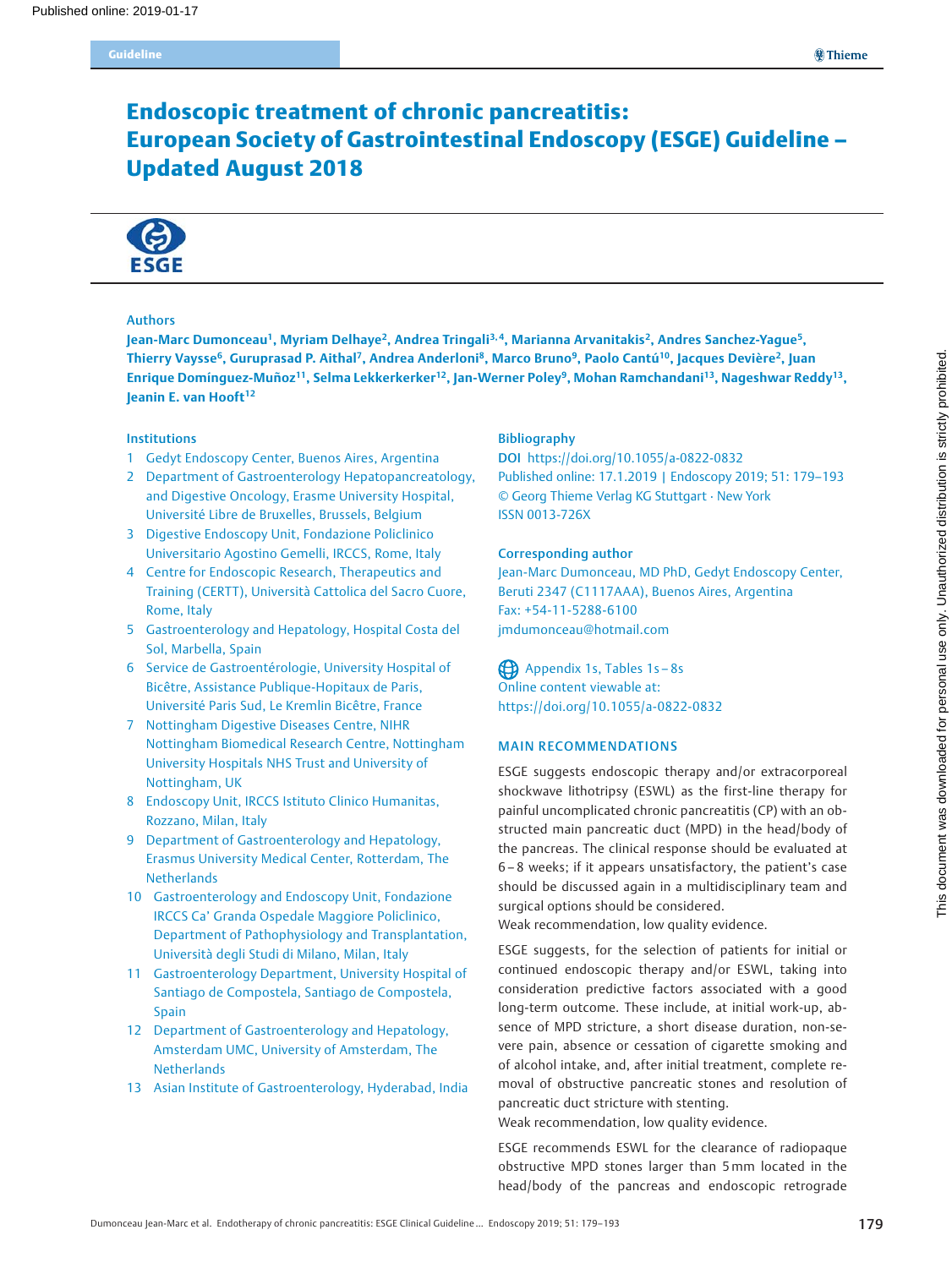cholangiopancreatography (ERCP) for MPD stones that are radiolucent or smaller than 5mm.

Strong recommendation, moderate quality evidence.

ESGE suggests restricting the use of endoscopic therapy after ESWL to patients with no spontaneous clearance of pancreatic stones after adequate fragmentation by ESWL. Weak recommendation, moderate quality evidence.

ESGE suggests treating painful dominant MPD strictures with a single 10-Fr plastic stent for one uninterrupted year if symptoms improve after initial successful MPD drainage. The stent should be exchanged if necessary, based on symptoms or signs of stent dysfunction at regular pancreas imaging at least every 6 months. ESGE suggests consideration of surgery or multiple side-by-side plastic stents for symptomatic MPD strictures persisting beyond 1 year after the initial single plastic stenting, following multidisciplinary discussion.

Weak recommendation, low quality evidence.

ESGE recommends endoscopic drainage over percutaneous or surgical treatment for uncomplicated chronic pancreatitis (CP)-related pseudocysts that are within endoscopic reach.

Strong recommendation, moderate quality evidence. ESGE recommends retrieval of transmural plastic stents at least 6 weeks after pancreatic pseudocyst regression if MPD disruption has been excluded, and long-term indwelling of transmural double-pigtail plastic stents in patients with disconnected pancreatic duct syndrome.

Strong recommendation, low quality evidence.

ESGE suggests the temporary insertion of multiple side-byside plastic stents or of a fully covered self-expandable metal stent (FCSEMS) for treating CP-related benign biliary strictures.

Weak recommendation, moderate quality evidence.

ESGE recommends maintaining a registry of patients with biliary stents and recalling them for stent removal or exchange.

Strong recommendation, low quality evidence.

### PUBLICATION INFORMATION

This Guideline is an official statement of the European Society of Gastrointestinal Endoscopy (ESGE). It addresses the indications for, techniques, and results of treatment of chronic pancreatitis by extracorporeal shockwave lithotripsy and/or endoscopy.

## 1 Introduction

The Clinical Guideline on the endoscopic treatment of chronic pancreatitis (CP) published in 2012 by the European Society of Gastrointestinal Endoscopy (ESGE) made recommendations on the indications and modalities of treatment for CP [1]. New evidence has become available since then and is discussed in the present update, and new recommendations are issued.

## 2 Methods

ESGE commissioned this Guideline and appointed a Guideline leader (J.M.D.) who invited the listed authors to participate in the project development. The key questions were prepared by the coordinating team (J.M.D., A.T., M.D.) and then approved by the other members. The coordinating team formed task force subgroups, each with its own leader, who was assigned key questions (see Appendix 1 s, online-only Supplementary Material).

Each task force performed a systematic literature search to prepare evidence-based and well-balanced statements on their assigned key questions. The literature search was performed using MEDLINE and Embase to identify new publications since January 2012 published in English. The Grading of Recommen-

### ABBREVIATIONS

| <b>CP</b>   | chronic pancreatitis                                    |
|-------------|---------------------------------------------------------|
| <b>ERCP</b> | endoscopic retrograde cholangiopancreato-               |
|             | graphy                                                  |
| <b>ESGE</b> | European Society of Gastrointestinal Endoscopy          |
| <b>ESWL</b> | extracorporeal shockwave lithotripsy                    |
|             | <b>FCSEMS</b> fully covered self-expandable metal stent |
| <b>LAMS</b> | lumen-apposing metal stent                              |
| <b>MPD</b>  | main pancreatic duct                                    |
| <b>MRCP</b> | magnetic resonance cholangiopancreatography             |
| <b>MRI</b>  | magnetic resonance imaging                              |
| <b>OR</b>   | odds ratio                                              |
| <b>PFC</b>  | pancreatic fluid collection                             |
| <b>PPC</b>  | pancreatic pseudocyst                                   |
| <b>RR</b>   | relative risk                                           |
| <b>RCT</b>  | randomized controlled trial                             |
| <b>SEMS</b> | self-expandable metal stents                            |
|             | <b>S-MRCP</b> secretin-enhanced magnetic resonance      |
|             | cholangiopancreatography                                |
|             |                                                         |

dations Assessment, Development and Evaluation (GRADE) system was adopted to define the strength of recommendation and the quality of evidence [2]. Each task force proposed statements on their assigned key questions which were discussed during a meeting in Brussels, Belgium, in June 2017. Literature searches were re-run in August 2018. This time-point should be the starting point in the search for new evidence for future updates to this Guideline. In August 2018 a draft prepared by J.M.D. was sent to all group members for review. The draft was also reviewed by two members of the ESGE Governing Board, by external reviewers, and by the ESGE National Societies and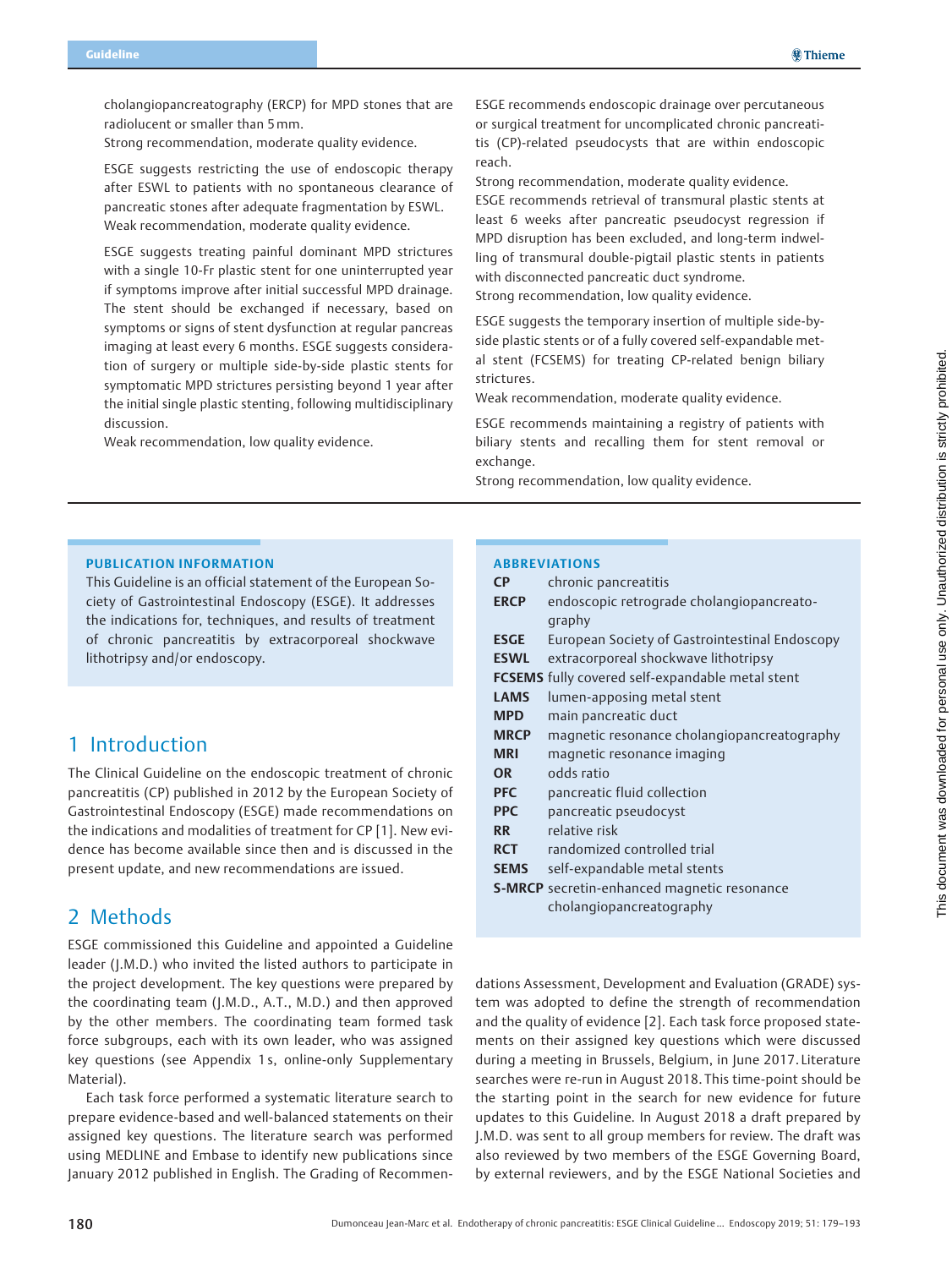Individual Members. After agreement on a final version, the manuscript was submitted to the journal Endoscopy for publication. All authors agreed on the final revised version.

This Guideline was issued in 2018 and will be considered for review in 2022, or sooner if new and relevant evidence becomes available. Any updates to the Guideline in the interim period will be noted on the ESGE website: https://www.esge. com/esge-guidelines.html.

# 3 Choice of treatment and initial work-up

#### RECOMMENDATION

ESGE suggests endoscopic therapy and/or extracorporeal shockwave lithotripsy (ESWL) as the first-line therapy for painful uncomplicated chronic pancreatitis (CP) with an obstructed main pancreatic duct (MPD) in the head/ body of the pancreas. The clinical response should be evaluated at 6 – 8 weeks; if it appears unsatisfactory, the patient's case should be discussed again in a multidisciplinary team and surgical options should be considered. Weak recommendation, low quality evidence.

The first step proposed to relieve pain in patients with uncomplicated CP includes lifestyle modifications plus, in selected patients, endoscopic therapy and/or ESWL [3]. If endoscopic therapy and/or ESWL provide no persistent pain relief or technically fail, or if the patient is not a good candidate for endoscopic therapy and/or ESWL, medical treatment including analgesics and adjunctive agents (e. g., pharmaceutical agents aimed to relieve neuropathic pain) are proposed, with the final step being early surgery for nonresponders. In a large prospective multicenter U.S. cohort (n = 521), medical therapy, endoscopic therapy, and pancreatic surgery were performed in 69 %, 52 %, and 18 % of patients, respectively [4]. Similarly, in 33 series of CP patients treated with endoscopic therapy and/or ESWL, surgery was performed during long-term follow-up in a minority of patients, less frequently in those with stones as the main obstructing factor (117 of 1695 [6.9%], 13 series, Table 1s, see Supplementary Material, online-only) as compared to those with strictures (157 of 1061 patients [14.8%], 20 series, Table  $2 s$ ;  $P < 0.001$ ).

Two trials have suggested that surgery was superior to endoscopic therapy and/or ESWL for pain relief [5 – 7]. In the first trial [5], pain was absent after 5 years of follow-up in 15 % vs. 34 % of patients treated with endoscopic therapy vs. surgery, respectively, showing that neither of these options is entirely satisfactory. Furthermore, neither ESWL nor cumulative stenting were used and the randomized design of the study is questionable. In the other trial [6, 7], only 39 patients were included; all of them had advanced CP and most were opioid-dependent. For these reasons, the results cannot be extrapolated to all patients with CP. A cost – effectiveness model based on data of this randomized controlled trial (RCT) unsurprisingly concluded

that surgery was more effective and less costly than endoscopic therapy in CP [8], but another RCT has shown that ESWL could provide satisfactory clinical results at a relatively low cost in patients with obstructive stones in the main pancreatic duct (MPD) (62% of patients with no pain relapse at 4-year followup after ESWL) [9]. Finally, a retrospective study (86 CP patients) reported similar pain relief 5.4 years after endoscopic therapy and/or ESWL vs. surgery, but surgery carried more complications and higher costs [10].

Endoscopic therapy and/or ESWL aim to relieve an obstruction in the MPD. They are proposed only to patients with marked ductal changes, mainly dilation, corresponding to the most severe grade in the Cambridge classification of pancreatitis [11]. No recent publications have reported the results of endoscopic therapy in patients with less severe changes [12 – 13]. In painless CP, endoscopic therapy and/or ESWL are not performed because the only potential benefit (preserving the pancreatic function) is uncertain: a single prospective nonrandomized comparative study examined this in 42 CP patients and found that the mean value of the N-benzoyl-L-tyrosyl para-aminobenzoic acid test was higher at 5-year follow-up after stenting vs. no stenting of a MPD stricture while no differences were observed for overt diabetes [14]. These results have not been confirmed and in most long-term studies the pancreatic function deteriorated during follow-up [15 – 19].

#### RECOMMENDATION

ESGE suggests, for the selection of patients for initial or continued endoscopic therapy and/or ESWL, taking into consideration predictive factors associated with a good long-term outcome. These include, at initial work-up, absence of MPD stricture, a short disease duration, a short disease duration, non-severe pain, absence or cessation of cigarette smoking and of alcohol intake, and, after initial treatment, complete removal of obstructive pancreatic stones and resolution of pancreatic duct stricture with stenting.

Weak recommendation, low quality evidence.

During the pretherapeutic evaluation of a patient, factors associated with a good long-term clinical outcome may help to select patients for endoscopic therapy and/or ESWL. These factors should be considered as orientative only as the differences in the proportions of patients with long-term success for an individual factor are small. The factors include absence of MPD stricture (see above) as well as short disease duration, non-severe pain (including low dose use of narcotics), the absence or cessation of cigarette smoking and of alcohol intake, cephalic location of stones, the absence of pancreas divisum if MPD stenting is required, and steatorrhea (4, 4, 3, 2, 1, 1, and 1 studies, respectively) (Table 3s). Favorable prognostic factors related to endoscopic therapy and/or ESWL include complete stone removal and MPD stricture resolution after stenting (2 and 1 studies, respectively).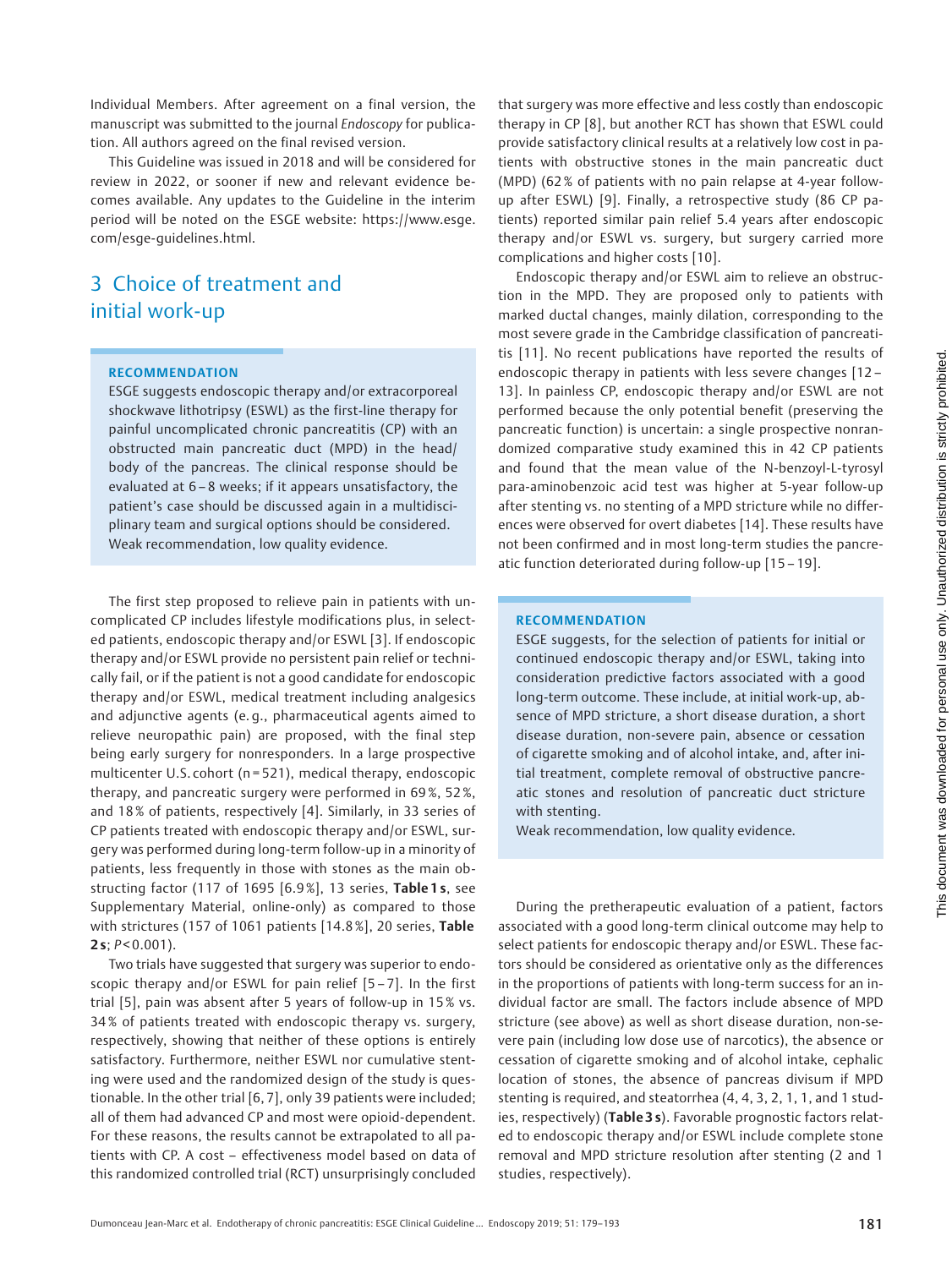Patients with an MPD obstruction located only in the tail of the pancreas are not considered candidates for ESWL and/or endoscopic therapy by some groups of authors [20].

#### RECOMMENDATION

ESGE suggests performing a high quality pancreatic computed tomography (CT) scan and/or magnetic resonance imaging with cholangiopancreatography to reasonably rule out pancreatic cancer and to plan treatment in patients with chronic pancreatitis.

Weak recommendation, low quality evidence.

The risk of pancreatic cancer is increased in patients with CP, particularly in the first years following diagnosis [21]. A metaanalysis (52 studies, 5399 patients) found that endoscopic ultrasonography (EUS), CT scan, and magnetic resonance imaging (MRI) present similar diagnostic accuracies for the diagnosis of pancreatic cancer [22]. Imaging methods of the pancreas are constantly refined and they are often used in combination [23, 24]. In the particular context of CP, MRI with diffusionweighted imaging has shown sensitivity and specificity for the diagnosis of malignancy of 86% and 82%, respectively, in a meta-analysis [25], while EUS-guided sampling seems to be less sensitive according to a retrospective and a prospective study (54 % and 74 % vs. 89 % and 91 % in the presence vs. the absence of CP, respectively) [26, 27]. The yield of EUS elastography and contrast-enhanced harmonic EUS as well as methods to improve the accuracy of EUS-guided sampling are discussed in dedicated ESGE Guidelines [28, 29].

Non-contrast CT scan accurately delineates calcified stones in the pancreas and allows measurement of stone density, a factor associated with the completeness of stone extraction [30]. Contrast enhancement may help to locate stones relative to the ducts [31, 32]. Magnetic resonance cholangiopancreatography (MRCP) identifies ductal abnormalities; in two retrospective studies its diagnostic accuracy for ductal abnormalities was 73.2% (41 children with CP) and 92.2 % (30 adults with CP) [33, 34].

## 4 Pancreatic stone management

Pancreatic stones seem to arise as either direct and evenly calcified stones or as radiolucent protein plugs that may or may not become calcified during the course of the disease [35]. The vast majority of pancreatic stones are calcified and radiopaque; their prevalence increases with time to reach 50 % and 100 %, at 5 and 14 years after the onset of the disease, approximately [36]. In a multicenter survey (879 CP patients with a mix of newly diagnosed and long-standing disease), calcified pancreatic stones were detected in 62 % of patients; they were more frequent in men, heavy drinkers (> 80 g/day), and heavy smokers (≥20 cigarettes/day) [37]. Pancreatic stones in CP patients who undergo endoscopic therapy and/or ESWL are solitary in 10%– 62 % of patients; they are most frequently located

in the pancreatic head only, with a mean size of 10 mm, and they are associated with strictures in approximately 50 % of patients (Table 4s).

Successful stone fragmentation following ESWL has been defined as stones broken into fragments ≤ 2 or 3mm, or by the demonstration at X-ray of decreased stone density, increased stone surface, and heterogeneity of the stone which may fill the MPD and adjacent side branches [38]. Ductal clearance has been defined as complete, partial, or unsuccessful if the proportion of stones cleared was > 90 %, 50 %– 90%, or < 50%, respectively [39].

### RECOMMENDATION

ESGE recommends ESWL for the clearance of radiopaque obstructive MPD stones larger than 5mm located in the head/body of the pancreas, and endoscopic retrograde cholangiopancreatography (ERCP) for MPD stones that are radiolucent or smaller than 5mm.

Strong recommendation, moderate quality evidence.

Endoscopy alone, using pancreatic sphincterotomy and a basket or a balloon, allows stone extraction in a minority of CP patients: 9 % of 1041 patients in two retrospective series [40 – 41] and 14 % of 1834 patients in a survey of 125 hospitals [42]. Failed stone extraction using these techniques is associated with stones > 10mm, diffuse location, stone impaction, and location upstream from a stricture [41, 43]. Furthermore, pancreatic mechanical lithotripsy carries a complication rate threefold higher compared with biliary mechanical lithotripsy according to a retrospective study of 712 patients [44]. Complications in the 69 patients with pancreatic stones included trapped or broken basket, traction wire fracture, and one pancreatic ductal leak which required surgery [44]. In one of the abovementioned series, ESWL allowed the endoscopic extraction of pancreatic stones in > 80 % of the patients after failed stone extraction at primary endoscopy [40]. Similarly, a retrospective study (70 patients) found that performance of ESWL prior to the endoscopic attempt at stone extraction was the only independent factor associated with successful stone clearance [45]. Therefore, a primary endoscopic attempt at pancreatic stone extraction is reserved to selected patients, based on a reasonable expectation of success or on technical difficulty in performing ESWL as with radiolucent stones or stones < 5mm that are difficult to target using X-rays.

A meta-analysis (27 studies including 6 prospective ones, in total 3189 patients with pancreatic stones > 5mm) reported that pancreatic ESWL allowed complete/partial MPD clearance in 70 %/22 % of patients, respectively, that pain was absent or mild-moderate during the 2 years following treatment in 52.7% and 33.4% of patients, respectively, and that quality of life improved after ESWL in 88.2 % of patients [39]. ERCP was combined with ESWL in most studies. Table 1s summarizes the outcomes of ESWL alone or combined with endoscopic stone extraction. Pain relapsed in 30 %– 50 % of patients dur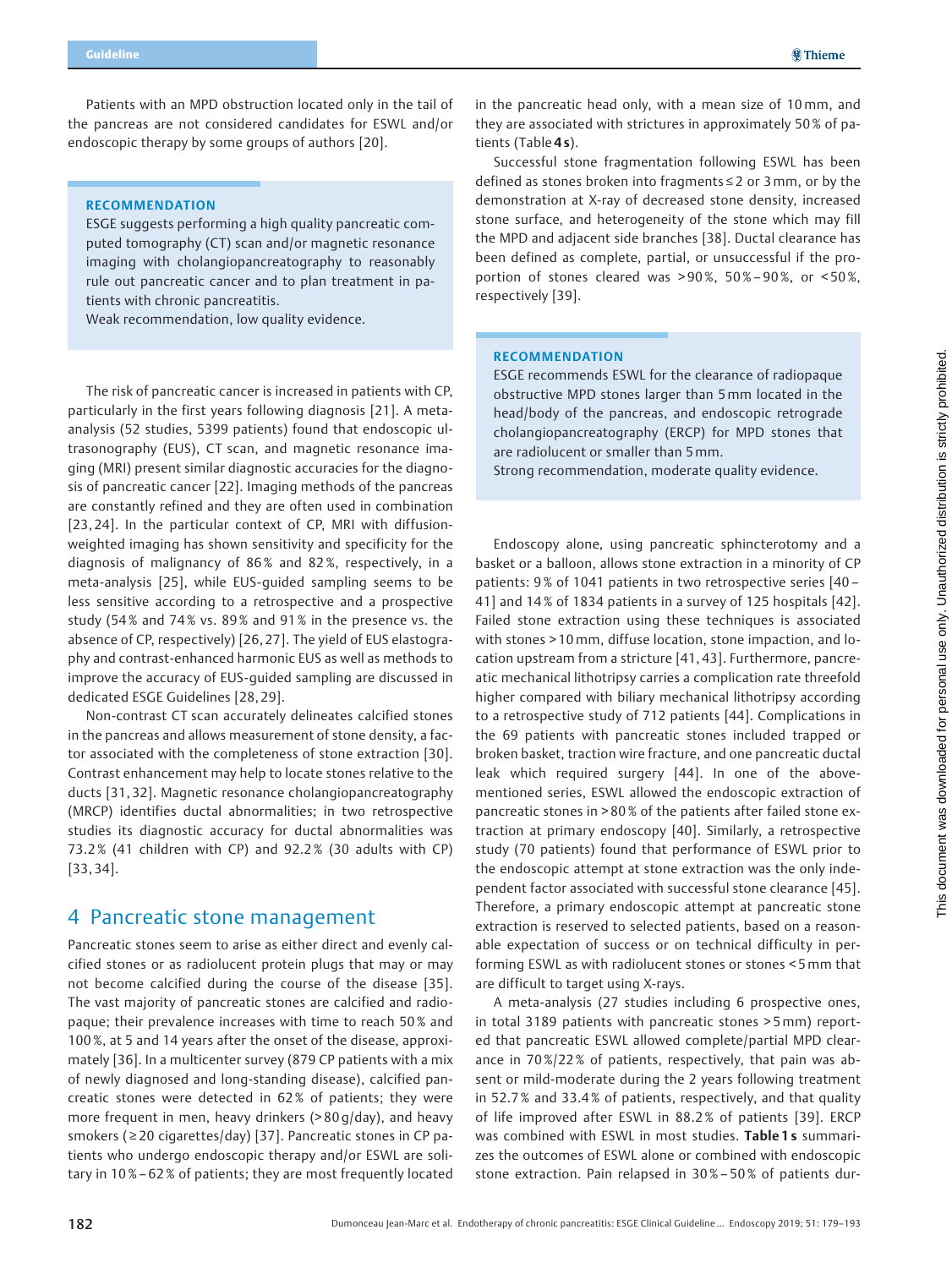ing a follow-up of 1 – 14 years and surgery was performed in 6.9 % of patients. Of note, the studies that reported the timing of pain relapse showed that patients with no pain relapse at 2-year follow-up rarely experience pain relapse thereafter [9, 16, 45], in particular if stone clearance has been complete [30]. Approximately half of patients with relapsing pain present with stone recurrence [46].

#### RECOMMENDATION

ESGE suggests restricting the use of endoscopic therapy after ESWL to patients with no spontaneous clearance of pancreatic stones after adequate fragmentation by ESWL. Weak recommendation, moderate quality evidence.

The addition of endoscopic therapy to ESWL provided no additional benefit in two studies that compared ESWL vs. ESWL systematically combined with endoscopic therapy [9, 47]. An RCT (55 patients) of ESWL alone vs. ESWL combined with endoscopic therapy reported similar decreases in MPD diameter and in number of pain episodes/year; patients who had ESWL combined with endoscopic therapy had a longer hospital stay and higher treatment costs [9]. Furthermore, a retrospective series (146 patients) found no differences in pain resolution 6 months after ESWL alone vs. combined with endoscopic therapy; the criteria for performing endoscopic therapy or not were not stated [47].

The first case series of ESWL alone for pancreatic stones was reported in 1996 from Japan; it reported pain relief in 22 of 28 patients (79 %) at 44-month follow-up [48]. Three surveys of the treatment of pancreatic stones in Japanese hospitals during 5-year periods were reported in 2018 (125 hospitals, 1834 patients), 2013 (34 hospitals, 916 patients) and 2005 (11 hospitals, 555 patients) [41, 42, 49]. The rates of spontaneous stone clearance after ESWL were 15 %, 49 %, and 70 %, respectively, and the proportions of patients who had endoscopic therapy after ESWL were 81 %, 56 %, and 43 %, respectively. The inclusion of a greater number of less specialized hospitals in the most recent survey might explain these differences [42]. In all of these studies, no differences in baseline characteristics of patients who had ERCP alone or combined with ERCP were reported except for gender in one study [47].

### ESWL: technical factors, complications and contraindications

Pancreatic stone fragmentation is obtained after ESWL in approximately 90% of patients [50]; this may require multiple ESWL sessions (up to 8 in a large series with a high rate of successful fragmentation) [20]. More shockwaves may be required for stones that are larger [51], multiple [52], or associated with a MPD stricture [53], while pancreatic stenting prior to ESWL seems to decrease the number of shockwaves and of ESWL sessions required [51]. Multicenter surveys have suggested that stone fragmentation is less frequently successful in low case

volume centers while the role of the type of lithotripter has been controversial [41, 42, 49].

After ESWL, endoscopic clearance of stone fragments has been more frequently successful with solitary stones [17, 20, 30, 45, 53], stones located in the pancreatic head [20], stones with a density at CT scan of < 820.5 Hounsfield units [30], if a pancreatic stent had been inserted prior to ESWL [54, 55], if secretin had been administered at the beginning of ESWL [55], and if ERCP was delayed by more than 2 days after ESWL [56]. Pancreatic pseudocysts (PPCs) did not affect stone clearance or adverse events in a prospective series of 849 patients (59 with a PPC) [57].

The most frequent complication of ESWL is pancreatitis; it has been reported in 4.2 % of the patients in a meta-analysis, but most of the included studies were retrospective and did not allow the attribution of complications to either endoscopic therapy or ESWL as both were performed in most patients [39]. In a prospective study (634 patients, 1470 ESWL sessions), transient adverse events (asymptomatic hyperamylasemia, hematuria, gastrointestinal mucosal injury) and complications were detected in 21.2 % and 6.7 % of the procedures, respectively [58]. Complications included pancreatitis, infection, steinstrass (acute stone incarceration in the papilla), bleeding, and perforation; they were classified as moderate or severe in 1.1 % of the cases. Skin erythema and tenderness in the region in contact with the shockwave head were noted in most patients [58].

Contraindications to ESWL include non-correctable coagulation disorders, pregnancy, and presence in the shockwave path of bone, calcified vessels, or lung tissue [59]. Specific precautions should be taken for patients with implantable defibrillators and pacemakers [60].

#### RECOMMENDATION

ESGE suggests considering pancreatoscopy-guided lithotripsy when ESWL is not available or for stones that were not fragmented after adequately performed ESWL. Weak recommendation, low quality evidence.

Reports of intracorporeal lithotripsy using electrohydraulic or laser lithotripsy under peroral pancreatoscopy are sparse. A systematic review (10 studies, 87 patients) reported successful MPD clearance in 43 %– 100 % of patients [61]. Results may be biased as the reports included selected patients with anatomical features thought to permit passage of the pancreatoscope to the target stone in a stable position. The largest study reported complete and partial stone clearance in 24 (63 %) and 10 (26 %) of 38 patients, respectively, after a total of 280 endoscopic therapy sessions, including 88 with pancreatoscopy; complications (post-ERCP pancreatitis and one perforation) were reported for 20 procedures and the overall clinical success rate was 74 % [62].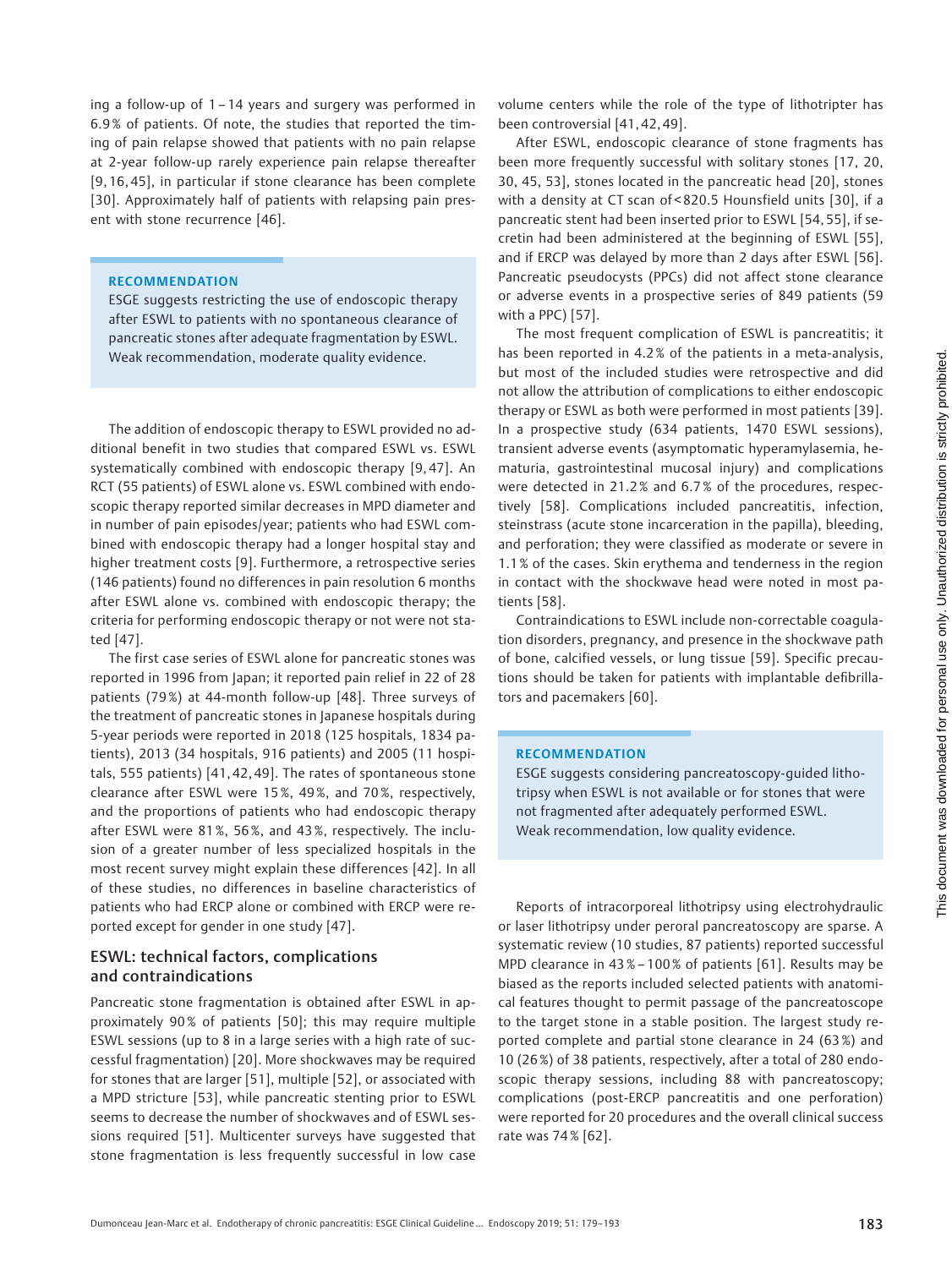## 5 Pancreatic strictures

Since the previous publication of this Guideline no new definitions of the types of MPD strictures in CP have been reported. Besides benign vs. malignant and single vs. multiple, strictures may be classified as either non-dominant or dominant [63]. Dominant MPD strictures are defined by the presence of at least one of the following characteristics: upstream MPD dilatation ≥ 6 mm in diameter, prevention of contrast medium outflow alongside a 6-Fr catheter inserted upstream from the stricture, or abdominal pain during continuous infusion of a nasopancreatic catheter inserted upstream from the stricture with 1 L saline for 12-24h.

Stent insertion across a dominant MPD stricture (or the most proximal [tail] one in the case of multiple strictures) defines technical success. It aims to: (i) decompress the MPD, thereby ameliorating pain, and (ii) persistently dilate the stricture(s). Less frequent indications include facilitation of MPD stone clearance in association with ESWL as detailed above, and to bypass an obstruction in the ventral duct by inserting a stent through the minor papilla into the MPD [64]. A prospective non-randomized study showed in 42 patients with a dominant MPD stricture that pain recurred less frequently in patients who had received a temporary pancreatic stenting vs. those who had not (15% vs. 50% during a 5-year follow-up) [14]. Before stent dilation therapy is embarked upon, malignancy should be reasonably excluded, for example by brush cytology and cross-sectional imaging (see Section 3).

Refractory MPD strictures are defined as symptomatic dominant strictures that persist or relapse after 1 year of single pancreatic stent placement. A validated short-term definition for clinical success is still lacking. For long-term evaluation, the absence of pain during the year following stent removal still seems a reasonable and workable definition.

### RECOMMENDATION

ESGE suggests treating painful dominant MPD strictures with a single 10-Fr plastic stent for one uninterrupted year if symptoms improve after initial successful MPD drainage. The stent should be exchanged if necessary, based on symptoms or signs of stent dysfunction at regular pancreas imaging at least every 6 months. ESGE suggests consideration of surgery or multiple side-by-side plastic stents for symptomatic MPD strictures persisting beyond 1 year after the initial single plastic stenting, following multidisciplinary discussion.

Weak recommendation, low quality evidence.

Insertion of a single plastic stent has been used as the initial endoscopic therapy for MPD strictures (Table 2s); these strictures were single in > 80% of the patients [65 – 66], and some studies explicitly excluded patients with multiple strictures [67]. After temporary insertion of a single plastic stent in the MPD, stricture resolution was achieved in 9% [68] to 50% [6] of 145 patients in five studies [6, 67 – 70] but this is not requir-

ed for long-term pain relief [67]. Long-term pain relief was reported in 67.5% of 536 patients (95% confidence interval [CI] 51.5%– 80.2 %) in a meta-analysis of 9 studies [71]. The followup duration after stent removal was not calculated but in most studies it was ≥ 24 months, the period during which almost all pain relapses occur [6, 14, 66, 70, 72 – 74].

Refractory strictures may be treated by surgery, multiple side-by-side plastic stents (Table 5s), or self-expandable metal stents (SEMSs) (Table 6s).

The temporary insertion of multiple side-by-side plastic stents in 48 patients yielded stricture resolution and pain relief at 9.5-year follow-up in 89.5% and 77.1% of the patients, respectively [75 – 76].

With respect to SEMSs, uncovered and partially covered types have provided disappointing results [77] but temporary placement of a fully covered SEMS (FCSEMS) has provided pain improvement in 85% of patients according to a systematic review of four prospective series (total 61 patients) [78]. These studies were limited by a very short follow-up, and three more recent studies ( $n = 41$ ) have reported pain improvement in 37%– 88% of patients during a follow-up of 3 – 4 years [79 – 81]. Pancreatic FCSEMS need further evaluation in the setting of clinical trials because of potential complications as listed below.

### Pancreatic stenting: technical factors and complications

Whether or not a pancreatic sphincterotomy should be performed before pancreatic stent insertion has not been addressed in any study, but both methods have been reported for the insertion of a single plastic stent as well as for a SEMS [18, 65, 79, 82 – 85]. With respect to the performance of a biliary sphincterotomy prior to pancreatic sphincterotomy, this should only be performed in selected cases, according to a small RCT, mostly if biliary drainage is indicated or to facilitate access to the MPD [86].

In many but not all studies [51, 54, 55], pancreatic stenting was performed after stone fragmentation and removal. In prospective series, technical success was reported in 92 % of attempted insertions of a first stent [6, 14, 67, 87]. The stenting duration averaged 10.6 months (range 3.2 – 23 months) in 18 series totaling 811 patients [5, 6, 14, 64 – 67, 70, 72 – 74, 82,  $87 - 92$ ].

Multiple stent designs have been proposed, including straight, S-shaped, and winged stents, and stents with or without sideholes [93 – 94]. Few comparative studies have been reported; in a prospective study, stents with large sideholes have been suggested to occlude less frequently compared to other types, but only a minority of patients had CP [95]. With respect to stent diameter, CP patients treated with stents ≤ 8.5-Fr were 3.2 times more likely to be hospitalized for abdominal pain than those who had received 10-Fr stents in a retrospective study of 163 CP patients [96].

"On-demand" stent exchange consists of exchanging pancreatic stents when deemed necessary, based on patient symptoms and/or additional investigations at 1 – 6-month intervals (i. e., secretin-enhanced MRCP [S-MRCP] [66], abdominal ultra-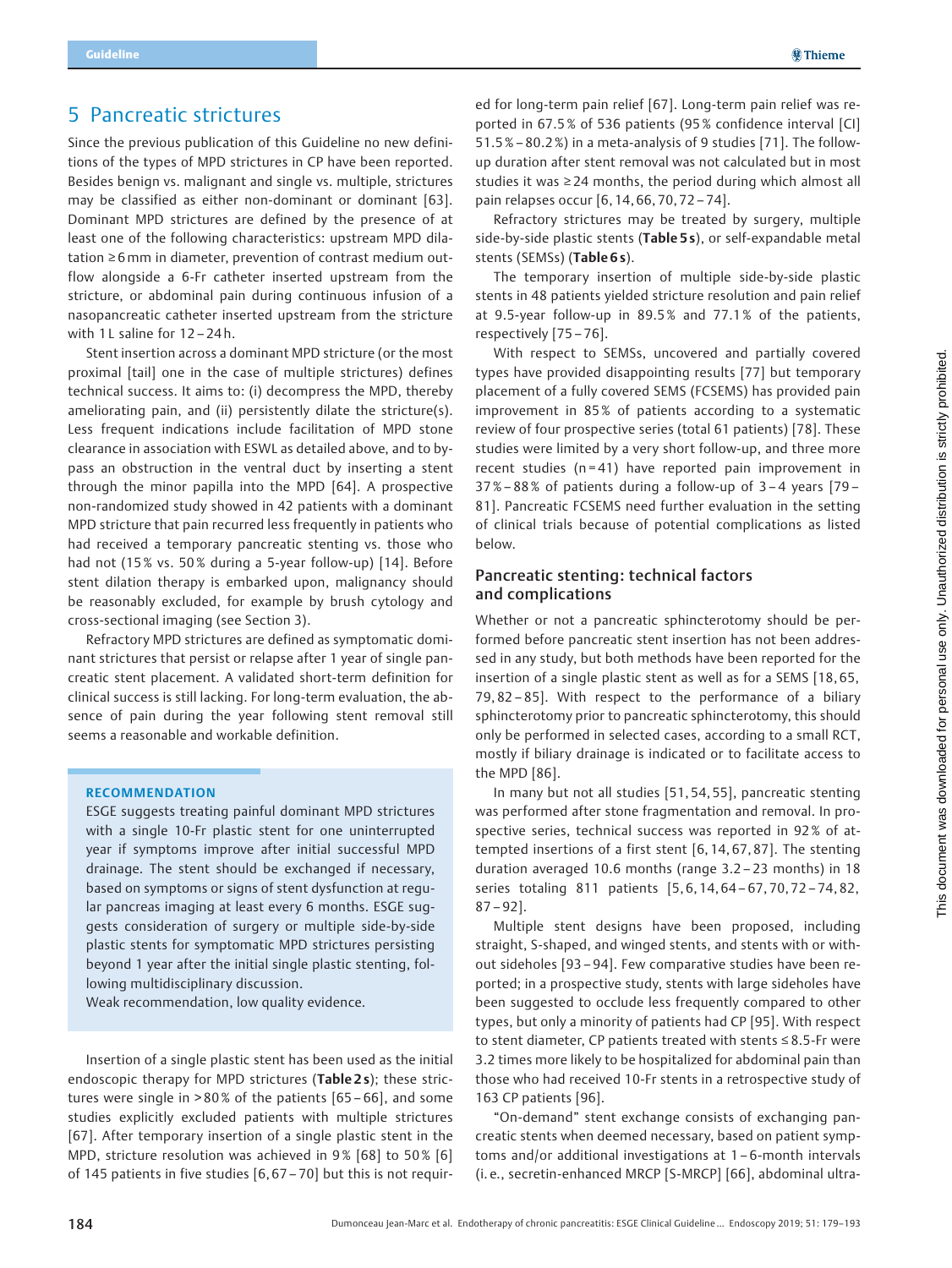sound alone [68] or supplemented either with abdominal plain film [66] or with blood/urinary amylase measurements [69]). With this stent exchange policy, sepsis of pancreatic origin was reported in 15 (5.2 %) of 288 patients in four series [66, 68 – 69, 72] and surgery was required in two patients for pancreatic abscesses; this was reported in the only series in which no additional investigations at regular intervals were performed [72]. On the other hand, in 12 series (521 patients) with stent exchange scheduled at shorter intervals, usually 3 months, septic complications have not been reported [5, 14, 65, 67, 70, 73, 74, 88, 90, 92, 97, 98].

Compared with surgery, hospital stays and medical expenses were similar for patients who had pancreatic stenting for less than 1 year ( $n = 19$ ) but higher for those who required longer pancreatic stenting (n = 15), in a retrospective study [97]. In that study, a single plastic stent was re-inserted if a stricture persisted at pancreatography after stent removal within 3 months of the first ERCP.

With respect to FCSEMSs, stents of 6 – 10mm in diameter have been used (Table 6s); the mean stenting duration was 2 – 6 months and stents were removed uneventfully in 108 (98 %) of 110 patients. (The stent-in-stent technique was used in the two remaining patients and distal FCSEMS migration had occurred in 6 other patients.) Finally, in a pilot study, a biodegradable non-covered self-expandable stent has provided clinical success in 10 of 19 patients (53%) who had no stricture resolution at least 6 months after plastic stent insertion (median 10 months); adverse events were reported in 4 patients (21 %) [99].

Regarding complications with plastic stents, mild pancreatitis or worsening of pancreatic pain were most commonly reported at short term (average 6.2 %, range 4 %– 39 %) followed by sepsis, cholangitis, and post-sphincterotomy bleeding (average, 2.6 %, 2.3 %, and 1.5 %, respectively) (Table 2 s). Severe pancreatitis has been rarely reported [73]. During follow-up, proximal and distal stent migration is reported in 2.7 % and 3.6 % of cases respectively, and bench tests using a column of water at a pressure lower than that observed in patients with CP [89, 100] have shown that almost all stents become obstructed at 3 months. However stent obstruction does not correlate with symptoms [82, 89, 100]. Stent-induced ductal lesions were described in 18 % of patients (range 0 – 26 %) and mortality was reported in 0.4 % (7/1620) (Table 2 s).

With SEMSs, stent migration (15% – 46 %) and de novo strictures (16%– 27 %) have also been reported and specific complications include severe pain (7 % – 20 %) leading to cholestasis and FCSEMS removal (15%) (Table 6s).

### RECOMMENDATION

ESGE recommends performance of endosonographyguided access and drainage of the MPD only in tertiary centers after multidisciplinary discussion and preferably in a research setting.

Strong recommendation, low quality evidence.

Potential indications for endosonography-guided access and drainage of the MPD include patients with symptomatic MPD obstruction and failed conventional transpapillary drainage. Briefly, the technique consists of puncturing the MPD through the gastric or duodenal wall and advancing a guidewire into the MPD to proceed with transpapillary (rendezvous technique) or transmural drainage using a plastic stent [50], or more recently a FCSEMS [101]. It is recognized as one of the most difficult techniques of EUS-guided therapy [102].

Endosonography-guided access and drainage of the MPD has been reported in retrospective, small, single-center studies [103 – 107] or larger multicenter studies (36 to 80 patients) [108 – 110] with a follow-up ranging from a few weeks up to 55 months (median 1 year). In all these series, the annual inclusion rate per center was always below 4, illustrating the rarity of the indications.

Immediate pain relief after successful endosonographyguided access and drainage of the MPD has been reported in a majority of patients with obstructive CP (range 50 %– 100%). In the two series to date with available long-term follow-up, complete or major pain relief was achieved in 70 %– 90% of patients but the probability of remaining free of pain dropped sharply over time [108, 109].

Failed endosonography-guided access and drainage of the MPD occurs in approximately 10 % of cases and the incidence of moderate to severe complications also averages 10 % in the largest series, including severe pancreatitis, perforation, bleeding, and hematoma [103 – 110]. No procedure-related mortality has been reported. Migration and occlusion of stents necessitating endoscopic re-intervention frequently occur (20 %– 55% of patients).

## 6 Pseudocyst management

Approximately one third of CP patients develop PPC during the course of their disease [36]. PPCs should be differentiated from cystic neoplasms such as potentially malignant mucinous neoplasms, particularly when they present for the first time.

Endoscopic therapy of PPCs consists of inserting a drain from the digestive lumen into the PPC, through the digestive wall ("transmural drainage"), through the papilla ("transpapillary drainage"), or using a combination of these routes. Transpapillary PPC drainage is feasible only if the PPC communicates with the MPD, a situation detected in approximately half of PPCs [111]. Technical and clinical success are usually defined, respectively, as the insertion of at least one stent between the PPC and the digestive lumen (plus removal if indicated) [112], and disappearance of symptoms with complete resolution of the PPC or a decrease in size to less than 2 cm [113].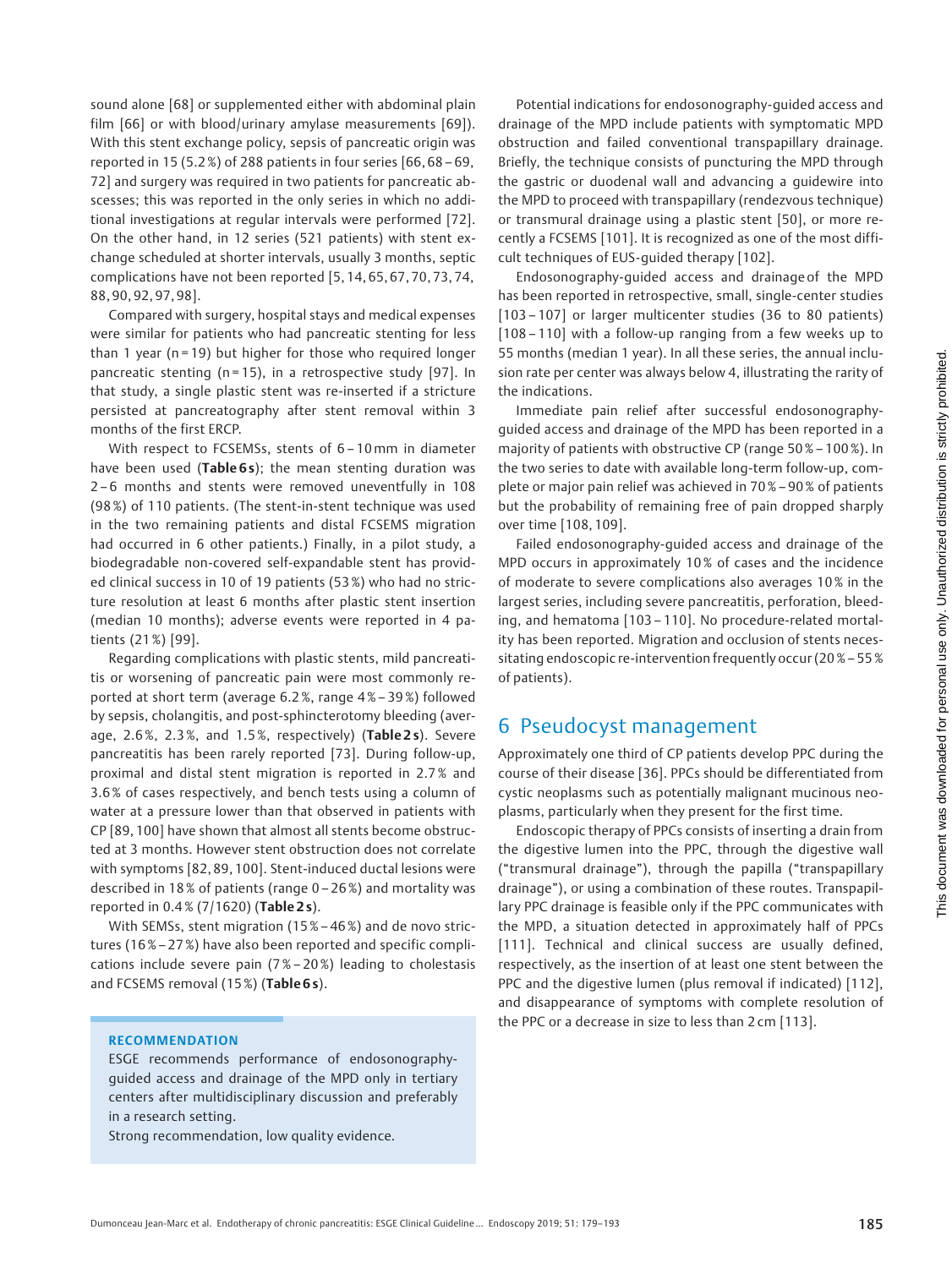### RECOMMENDATION

ESGE recommends treating CP-related pseudocysts if they are symptomatic (abdominal pain, gastric outlet obstruction, early satiety, weight loss or jaundice) or present with complications (infection, bleeding, rupture, or fistulization to adjacent hollow structures).

Strong recommendation, low quality evidence.

Spontaneous regression of chronic PPCs is infrequent (0 to 27 %) and occurs most commonly for PPCs smaller than 4 cm and/or located within the pancreas [114 – 115]. The indications for treatment listed above are commonly accepted. In asymptomatic patients with a PPC compressing a major vessel, the risk – benefit ratio of any intervention should be thoroughly analyzed; progressively enlarging collections are considered a valid indication by some authors while others suggest that such patients be followed until symptoms develop [116 – 117].

#### RECOMMENDATION

ESGE recommends endoscopic drainage over percutaneous or surgical treatment for uncomplicated CP-related pseudocysts that are within endoscopic reach. Strong recommendation, moderate quality evidence.

A meta-analysis of 7 retrospective studies (490 patients with various types of pancreatic fluid collections [PFCs]) found that, compared with percutaneous drainage, endoscopic drainage was associated with a higher clinical success rate, fewer reinterventions, shorter hospital stay, and similar morbidity and recurrence rates [118]. Although percutaneous drainage has mostly been abandoned for the definitive treatment of CPrelated pseudocysts because it often results in an external fistula [119], it may be useful as an emergency measure (e. g., for infected PPC not accessible to endoscopic drainage in a frail patient).

A meta-analysis (5 comparative studies including one RCT, 255 patients) found that, compared with endoscopic therapy, surgery has a higher success rate (odds ratio [OR] 0.43, 95 %CI 0.20 – 0.95), but is associated with a longer length of hospital stay and higher hospital costs as well as similar rates of morbidity (18.0 % vs. 11.5 %) and recurrence (3.2 % vs. 3.1 %) [120]. A more recent multicenter prospective cohort study (71 patients) reported a similar overall success rate and a shorter hospital stay for endoscopic therapy vs. surgery [121].

### RECOMMENDATION

ESGE suggests MRI with secretin-enhanced magnetic resonance cholangiopancreatography (S-MRCP) for characterizing pancreatic fluid collections and the MPD anatomy before endoscopic drainage of CP-related pseudocysts.

Weak recommendation, low quality evidence.

CT scan, MRI, and EUS allow the characterization of PFCs but the assessment of their solid content is less precise with CT scan [122 – 124]; this is important only in subacute PFCs where necrotic debris may impede endoscopic drainage. S-MRCP also allows diagnosis of MPD rupture. This has important consequences for treatment planning: (i) in the absence of MPD rupture, endoscopic drainage can be transmural only; (ii) if a partial MPD rupture is present, insertion of a stent bridging the rupture (as opposed to below it) is associated with treatment success [63, 64]; and (iii) in the case of a complete MPD rupture (disconnected pancreatic duct syndrome), removal of transmural stents is associated with PFC recurrence so that longterm indwelling of transmural double-pigtail plastic stents should be considered [125, 126]. Therefore, some centers perform imaging of the MPD by S-MRCP and/or ERCP prior to drainage of and/or stent removal from PFCs.

Although ERCP is still considered to be the gold standard for the diagnosis of MPD disruption, it presents limitations including an accuracy rate of approximately 75 % and adverse events such as infection of a sterile PFC [127, 128]. In small series, S-MRCP showed an accuracy of > 90 % for diagnosing MPD disruption in patients with PFCs [123, 129].

These imaging modalities have not been compared for the detection of pseudoaneurysms close to pseudocysts, which is another important consideration when planning treatment.

#### RECOMMENDATION

ESGE suggests transpapillary drainage for small (< 50mm) CP-related pseudocysts communicating with the MPD in the head or body of the pancreas and transmural drainage for other CP-related pseudocysts. Weak recommendation, low quality evidence.

Compared with transmural drainage, transpapillary drainage provides similar success with a similar morbidity rate but fatal or surgical complications are less frequent (1/176 vs. 15/283;  $P = 0.007$ ); however, transpapillary drainage as the only endoscopic therapy has been performed for relatively smaller collections (generally ≤ 50mm) than those managed by transmural drainage alone or combined transpapillary and transmural drainage (Table 7s). If transmural drainage is performed, the addition of transpapillary drainage seems to add no benefit according to a meta-analysis of 9 non-randomized comparative studies (7 including PPCs exclusively, 604 drainage procedures)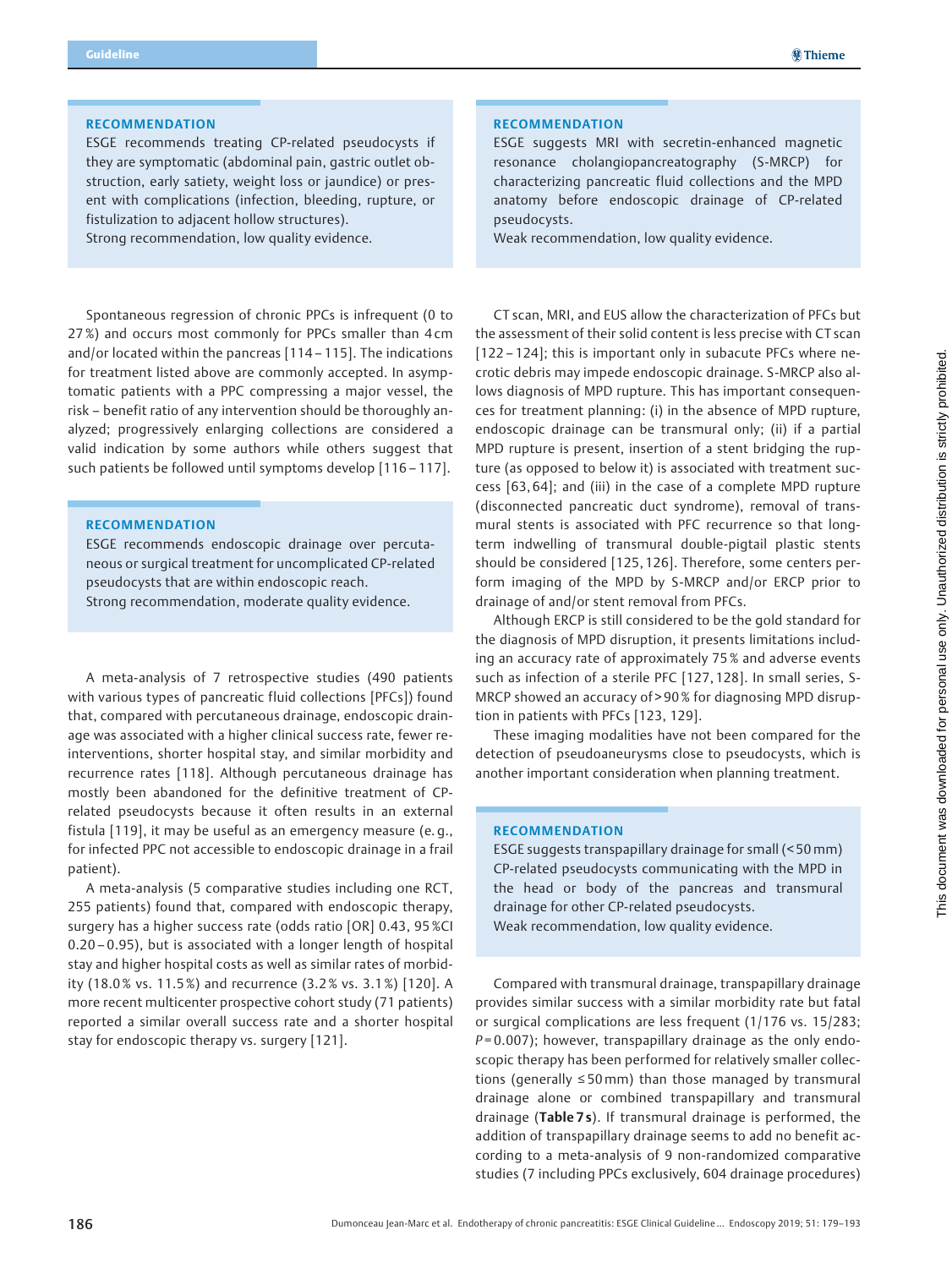[130]. No definitive conclusion can be drawn as the proportion of patients in whom a transpapillary stent was inserted across as opposed to below a partial MPD disruption, a predictor of success following transpapillary drainage [131, 132], was not known. However, this factor may be of marginal importance as the insertion of a stent across a partial MPD rupture succeeds in only 33%– 67 % of the patients [131, 132].

### RECOMMENDATION

ESGE recommends endosonography-guided over conventional access for the transmural drainage of CP-related pseudocysts.

Strong recommendation, moderate quality evidence.

For the transmural drainage of PPCs, a systematic review (four studies, 229 patients) found a higher technical success rate for EUS vs. conventional approach (relative risk [RR] 12.38, 95%CI 1.39 – 110.22) and no other significant differences (complications, short and long-term clinical success) [133]. The difference in technical success was due to the presence of non-bulging collections which account for approximately half of PFCs [111]; EUS guidance is the only option for transmural drainage in these cases.

### RECOMMENDATION

ESGE suggests the use of double-pigtail plastic stents for the transmural drainage of CP-related pseudocysts; a fully covered biliary SEMS can be considered if disconnected pancreatic duct syndrome has been excluded and indwelling duration is expected to be less than 6 weeks. Weak recommendation, low quality evidence.

Plastic stents are generally used for the transmural drainage of PPCs. Three retrospective studies examined the role of the number or diameter of plastic stents in a total of 307 patients; all studies included patients with various types of PFCs [134 – 136]. Double-pigtail stents of 7 – 10 Fr were used in the two most recent series as straight stents may migrate and erode large vessels [135]. One study found that the insertion of a single stent was associated with failure of endoscopic therapy (defined as severe procedure-related complication or need for another treatment modality) [135] while two studies found no differences according to the number and diameter of plastic stents [134, 136].

Plastic stents and FCSEMSs have been compared for the transmural drainage of PPCs in three meta-analyses [113, 137, 138]. The two most recent meta-analyses included comparative studies exclusively but only approximately 10 % of patients had CP. These two meta-analyses reported: (i) a similar success and a lower morbidity rate with FCSEMSs vs. plastic stents (OR 0.4, 95 %CI 0.21 – 0.73) (three studies, 301 patients)

[138]; and (ii) a higher success rate with FCSEMSs vs. plastic stents (OR 5.35, 95%CI 1.35 – 21.19) (morbidity analysis not reported) (two studies, 250 patients) [113]. Biliary FCSEMSs were used in most patients while lumen-apposing metal stents (LAMSs) were used in 5% [138] and 6 % of the patients [113]; in the studies that used a standard biliary FCSEMS, a doublepigtail plastic stent was inserted through the FCSEMS to prevent its migration. The older meta-analysis included noncomparative studies only and it found no differences between stents in terms of success rates or morbidity [137].

A meta-analysis (6 retrospective studies, 504 patients) compared LAMSs with multiple plastic stents for the treatment of PFCs but only 11 % of patients had a PPC; LAMSs were associated with a higher clinical success rate (RR 2.70, 95 %CI 1.49 – 5.00) and a lower morbidity rate (RR 0.39, 95 %CI, 0.18 – 0.84) [139]. A decision model analysis concluded that LAMSs were less cost-effective than plastic stents [140].

#### RECOMMENDATION

ESGE recommends retrieval of transmural plastic stents at least 6 weeks after pancreatic pseudocyst regression if MPD disruption has been excluded, and long-term indwelling of transmural double-pigtail plastic stents in patients with disconnected pancreatic duct syndrome. Strong recommendation, low quality evidence.

Transmural plastic stents are generally removed at least 6 weeks after insertion as a retrospective study showed that earlier plastic stent removal was associated with treatment failure [135]. In an RCT (28 patients, 15 of whom had a CP-related PPC), PFCs recurred more frequently in patients randomized to stent removal 2 months after drainagevs. no stent removal (38 % vs 0); PFC recurrence tended to be associated with MPD rupture as identified at S-MRCP (4/5 vs  $2/9$ ,  $P = 0.063$ ) [126].

Disconnected pancreatic duct syndrome generally results from severe necrotizing pancreatitis and has been discussed in a dedicated ESGE Guideline [141]. Retrospective studies have shown that long-term indwelling of double-pigtail transmural plastic stents is effective, with PFC recurrence being uncommon and associated with stent migration < 6 months after PFC resolution and MPD disruption at the pancreatic head level [142, 143].

With respect to LAMSs, an RCT reported LAMS-related severe adverse events in 6 of 12 patients (50%), including bleeding, buried stent syndrome, and biliary stricture, all occurring > 3 weeks after LAMS placement [144, 145]. Stent-related morbidity dropped to levels similar to those observed with plastic stents after the study protocol was changed to removal of LAMSs within 4 weeks. The placement of a coaxial doublepigtail stent through the LAMS has also been proposed to prevent delayed adverse events [146].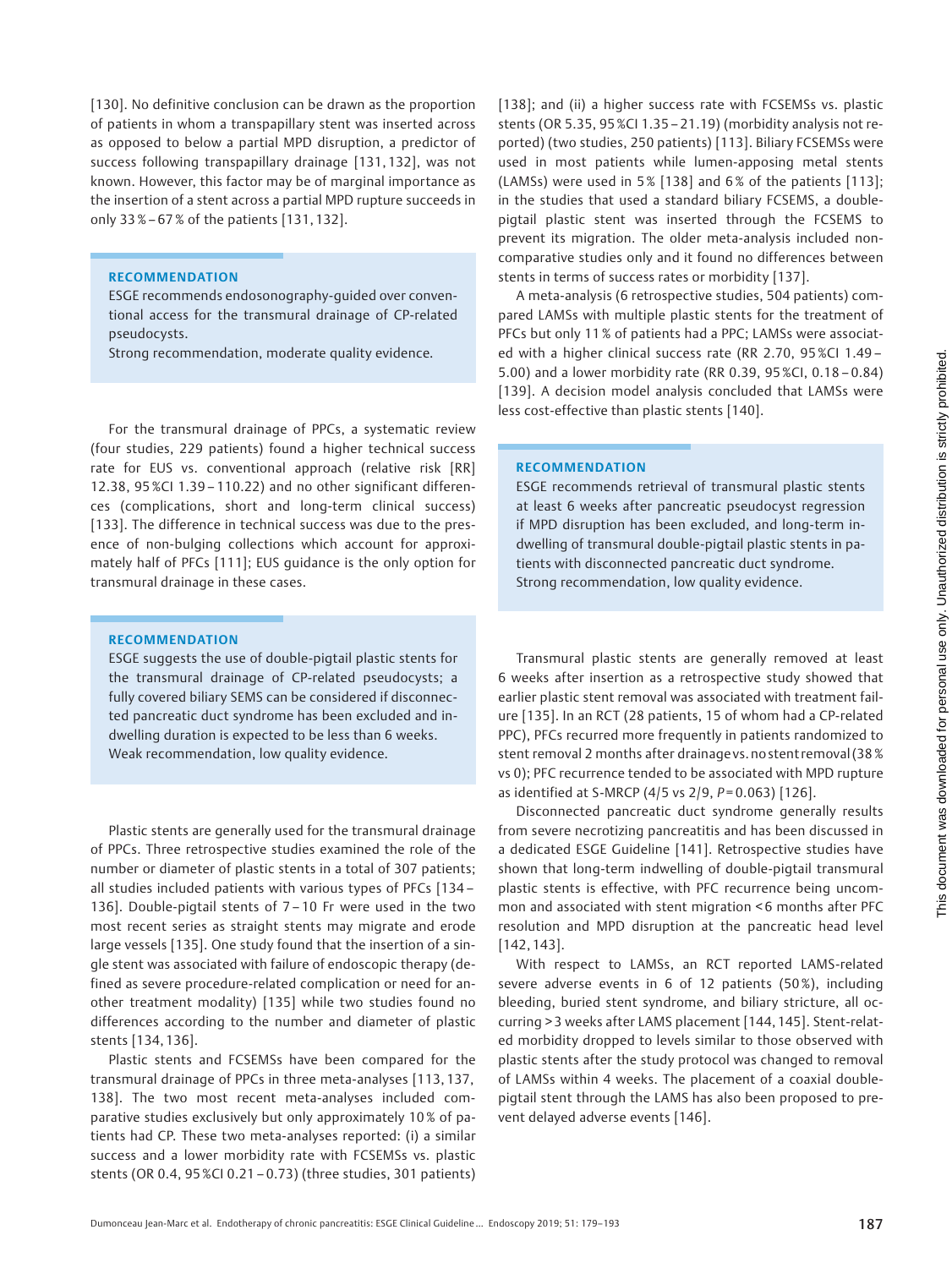### RECOMMENDATION

ESGE recommends the use of endosonographic guidance if the transmural route is selected for draining CP-related pseudocysts in patients with portal hypertension. In the case of arterial pseudoaneurysm close to a CP-related pseudocyst, ESGE recommends arterial embolization prior to endoscopic drainage.

Strong recommendation, low quality evidence.

Extrahepatic portal hypertension develops during the course of CP in ≥ 15 % of patients [147]. The only two series that reported the results of endoscopic drainage for PFCs in patients with portal hypertension used EUS guidance; bleeding was reported in 1 of 26 patients (4%) [148, 149].

Pseudoaneurysms complicate the course of CP in 1 %– 10% of patients, mostly those with a PPC, and their rupture is associated with a high mortality [150]. Therefore, some authors recommend embolization of arterial pseudoaneurysms before attempting endoscopic therapy of PPC close to pseudoaneurysms [151]. This strategy has not been tested but, in patients with bleeding pseudoaneurysms, two retrospective series have reported a 94%– 100 % mid-term success rate with arterial embolization followed by endoscopic therapy of the PPC in a total of 40 patients [152, 153].

## 7 Biliary strictures

#### RECOMMENDATION

ESGE suggests performance of an ERCP when a CP patient presents with a ≥ 4-week biliary obstruction (jaundice, asymptomatic elevation of serum alkaline phosphatase [> 2 or 3 times the upper limit of normal values] and/or bilirubin) to achieve biliary decompression by means of stent placement. If follow-up shows that the obstruction is caused by a genuine fibrosis rather than transient inflammatory compression, endoscopic stent treatment should be continued in order to dilate the stricture. After 1 year of unsuccessful endotherapy, surgery should be considered.

Weak recommendation, low quality evidence.

Biliary strictures complicate the course of CP in 3 %– 23% of patients, with studies reporting a prevalence as high as 46 % [154]. Symptoms may be absent or include jaundice, cholangitis or choledocholithiasis. Jaundice resolves spontaneously in 20%– 50% of patients within 1 month, because of resolution of edema or of a PPC in the head of the pancreas but secondary biliary cirrhosis is relatively frequent (7.3 % of 288 patients in a review of 11 studies) [154]. Therefore, an asymptomatic elevation of serum alkaline phosphatase (> 2 or 3 times the upper limit of normal values) and/or bilirubin for longer than 1 month

are usually accepted as an indication for bile duct drainage [155].

As underlined in Section 3, an underlying malignancy should be reasonably excluded.

A single retrospective study compared surgery vs. endoscopic therapy (multiple side-by-side plastic stents or FCSEMS) for the treatment of CP-related biliary strictures in 39 patients [156]. Compared with surgery, endoscopic therapy presented a lower procedural morbidity rate (21 % vs. 83 %) and a lower success rate at 2 years (15 % vs. 66 %). The success rate was noticeably lower than in other studies (Table 8s), including an RCT, maybe because incomplete stricture resolution at ERCP was considered a failure. Outcomes were similar in patients who had surgery as a primary treatment or following unsuccessful endoscopic therapy. The authors proposed to attempt endoscopic therapy first in the absence of associated lesions (e. g., inflammatory cephalic mass), and to evaluate its success after 12 months or three endoscopic procedures.

### RECOMMENDATION

ESGE suggests the temporary insertion of multiple sideby-side plastic stents or of a FCSEMS for treating CP-related benign biliary strictures.

Weak recommendation, moderate quality evidence.

The strategy of endoscopic therapy for benign biliary strictures is detailed in a dedicated ESGE Clinical Guideline [157]; it consists of temporarily dilating the stricture using multiple side-by-side plastic stents or a FCSEMS (single plastic stents or uncovered SEMSs have long been abandoned because of poor long-term results (Table 8s) [158]. An RCT (60 CP patients) found that multiple plastic stents and covered SEMSs provided similar success rates 2 years after stent removal (88.0% vs. 90.9 %, respectively), with similar treatment-related morbidity (23.3 % vs. 28.6 %, respectively) [159]. The stenting duration was 6 months in both groups. Various stenting durations have not been compared in the literature (scheduled stenting durations with multiple plastic stents and covered SEMSs have generally been for 1 year and for 6 – 12 months, respectively). Short biliary strictures may respond better than longer ones to stenting, as suggested by a small study (10 CP patients) [160].

### RECOMMENDATION

ESGE recommends maintaining a registry of patients with biliary stents and recalling them for stent removal or exchange.

Strong recommendation, low quality evidence.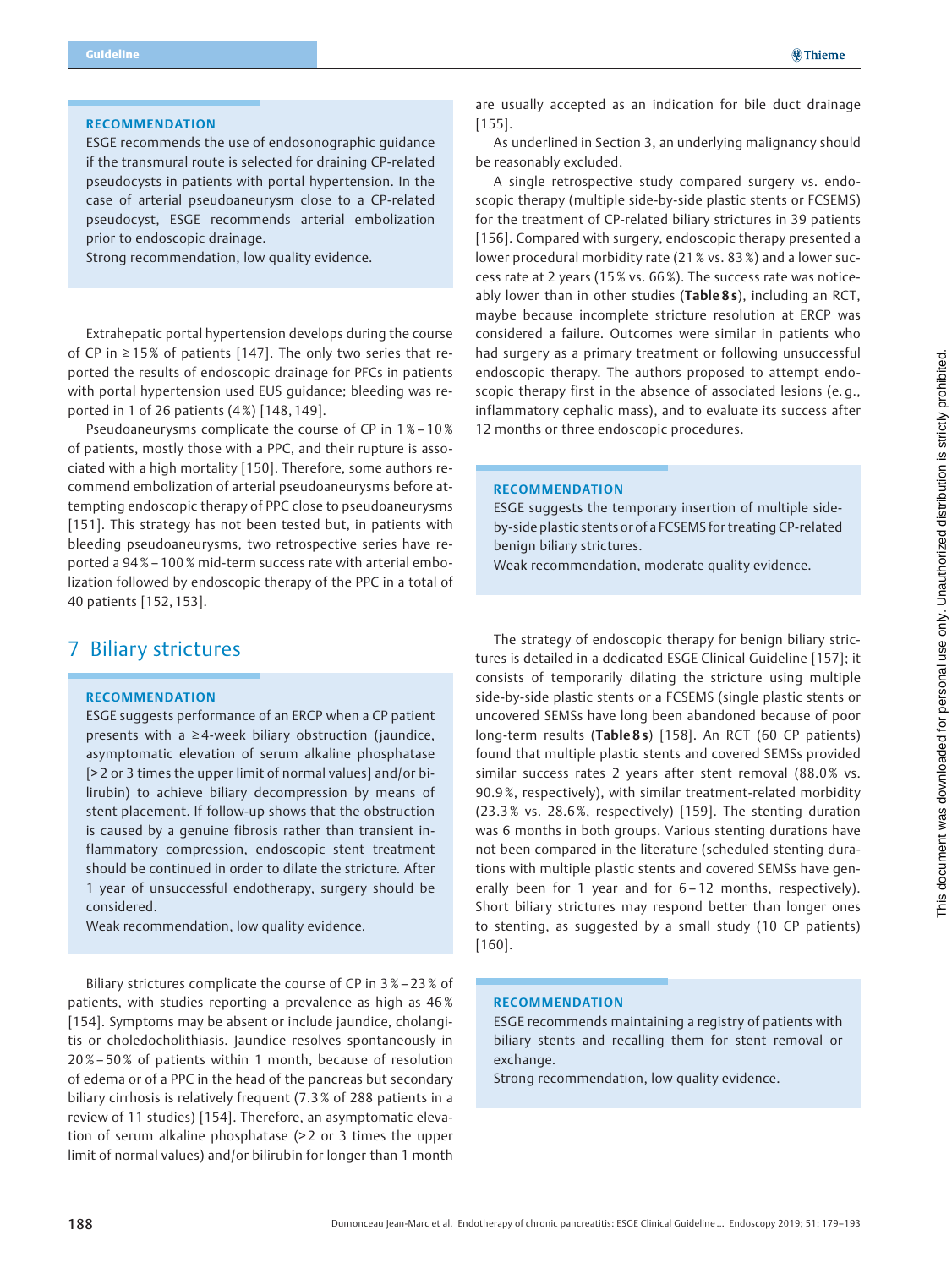Patient compliance with stent exchange may be poor, giving rise to potentially fatal complications [161, 162]. To prevent this, various recall systems have proven useful in pilot studies [163, 164]. Removable FCSEMSs can result in better patient compliance since the number of ERCPs is reduced to two. Of course, patient compliance with repeat interventions should be ensured prior to endoscopic therapy and hepaticojejunostomy remains a valid option for noncompliant patients or if the stricture does not respond to endoscopic therapy.

## Disclaimer

The legal disclaimer for ESGE guidelines [165] applies to the current Guideline.

## Acknowledgments

The authors gratefully acknowledge Dr. Lars Aabakken, GI Endoscopy, OUS-Rikshospitalet University Hospital, Oslo, Norway, and Dr. Kazuo Inui, Department of Gastroenterology, Second Teaching Hospital, Fujita Health University, Nagoya, Japan, for their critical review of the Guideline.

### Competing interests

G. P. Aithal receives consultancy fees from Shire (September 2015 to present), Pfizer (July 2018 to present), and GSK and Agios (February 2018 to present). A. Anderloni has provided consultancy to Boston Scientific (2017 – 2018). M. J. Bruno has received lecturing and consultancy fees from Boston Scientific, Cook Medical, and Pentax Medical (ongoing) and consultancy fees from Mylan (ongoing); his department is involved in investigator- and industry-initiated studies with Boston Scientific, Cook Medical, and Pentax Medical (ongoing); he is a member (no financial benefit) of the Dutch Pancreatitis Study Group J. Devière receives research support from Olympus for institutional review board-approved studies (ongoing); his department receives research support from Boston Scientific for institutional review board-approved studies (ongoing). J. E. Domínguez-Muñoz has received speaker's honoraria from Boston Scientific (2018); his department has received financial support for educational activities from Pentax and Boston Scientific (2017 – 2018) and Medtronic (2018). J.-W. Poley receives speaker's fees and travel expenses from Pentax, Boston Scientific, and Cook Endoscopy (ongoing), and consultancy fees from Boston Scientific and Cook Endoscopy (ongoing). A. Sanchez-Yague has provided paid consultancy to Boston Scientific (2015 – 2018). J. E. van Hooft has received lecture fees from Medtronic (2014 – 2015) and consultancy fees from Boston Scientific (2014 – 2016); her department has received research grants from Cook Medical (2014 – 2018) and Abbott (2014 – 2017). M. Arvanitakis, P. Cantú, M. Delhaye, J.-M. Dumonceau, S. Lekkerkerker, M. Ramchandani, N. Reddy, A. Tringali, and T. Vaysse have no competing interests.

### References

- [1] Dumonceau JM, Delhaye M, Tringali A et al. Endoscopic treatment of chronic pancreatitis: European Society of Gastrointestinal Endoscopy (ESGE) Clinical Guideline. Endoscopy 2012; 44: 784 – 800
- [2] Guyatt G, Oxman AD, Akl EA et al. GRADE guidelines: 1. Introduction – GRADE evidence profiles and summary of findings tables. J Clin Epidemiol 2011; 64: 383 – 394
- [3] Drewes AM, Bouwense SAW, Campbell CM et al. Guidelines for the understanding and management of pain in chronic pancreatitis. Pancreatology 2017; 17: 720 – 731
- [4] Romagnuolo J, Talluri J, Kennard E et al. Clinical profile, etiology, and treatment of chronic pancreatitis in North American women: analysis of a large multicenter cohort. Pancreas 2016; 45: 934 – 940
- [5] Díte P, Ruzicka M, Zboril V et al. A prospective, randomized trial comparing endoscopic and surgical therapy for chronic pancreatitis. Endoscopy 2003; 35: 553 – 558
- [6] Cahen DL, Gouma DJ, Nio Y et al. Endoscopic versus surgical drainage of the pancreatic duct in chronic pancreatitis. N Engl | Med 2007; 356: 676 – 684
- [7] Cahen DL, Gouma DJ, Laramée P et al. Long-term outcomes of endoscopic vs surgical drainage of the pancreatic duct in patients with chronic pancreatitis. Gastroenterology 2011; 141: 1690 – 1695
- [8] Laramée P, Wonderling D, Cahen DL et al. Trial-based cost-effectiveness analysis comparing surgical and endoscopic drainage in patients with obstructive chronic pancreatitis. BMJ Open 2013; 3: e003676
- [9] Dumonceau J-M, Costamagna G, Tringali A et al. Treatment for painful calcified chronic pancreatitis: extracorporeal shock wave lithotripsy versus endoscopic treatment: a randomised controlled trial. Gut 2007; 56: 545 – 552
- [10] Jiang L, Ning D, Cheng Q et al. Endoscopic versus surgical drainage treatment of calcific chronic pancreatitis. Int J Surg 2018; 54: 242 – 247
- [11] Sarner M, Cotton PB. Classification of pancreatitis. Gut 1984; 25: 756 – 759
- [12] Hookey LC, RioTinto R, Delhaye M et al. Risk factors for pancreatitis after pancreatic sphincterotomy: a review of 572 cases. Endoscopy 2006; 38: 670 – 676
- [13] Okolo PI, Pasricha PJ, Kalloo AN. What are the long-term results of endoscopic pancreatic sphincterotomy? Gastrointest Endosc 2000; 52: 15 – 19
- [14] Seza K, Yamaguchi T, Ishihara T et al. A long-term controlled trial of endoscopic pancreatic stenting for treatment of main pancreatic duct stricture in chronic pancreatitis. Hepatogastroenterology 2011; 58: 2128 – 2131
- [15] Delhaye M, Arvanitakis M, Verset G et al. Long-term clinical outcome after endoscopic pancreatic ductal drainage for patients with painful chronic pancreatitis. Clin Gastroenterol Hepatol 2004; 2: 1096 – 1106
- [16] Tadenuma H, Ishihara T, Yamaguchi T et al. Long-term results of extracorporeal shockwave lithotripsy and endoscopic therapy for pancreatic stones. Clin Gastroenterol Hepatol 2005; 3: 1128 – 1135
- [17] Adamek HE, Jakobs R, Buttmann A et al. Long term follow up of patients with chronic pancreatitis and pancreatic stones treated with extracorporeal shock wave lithotripsy. Gut 1999; 45: 402 – 405
- [18] Clarke B, Slivka A, Tomizawa Y et al. Endoscopic therapy is effective for patients with chronic pancreatitis. Clin Gastroenterol Hepatol 2012; 10: 795 – 802
- [19] Seven G, Schreiner MA, Ross AS et al. Long-term outcomes associated with pancreatic extracorporeal shock wave lithotripsy for chronic calcific pancreatitis. Gastrointest Endosc 2012; 75: 997 – 1004.e1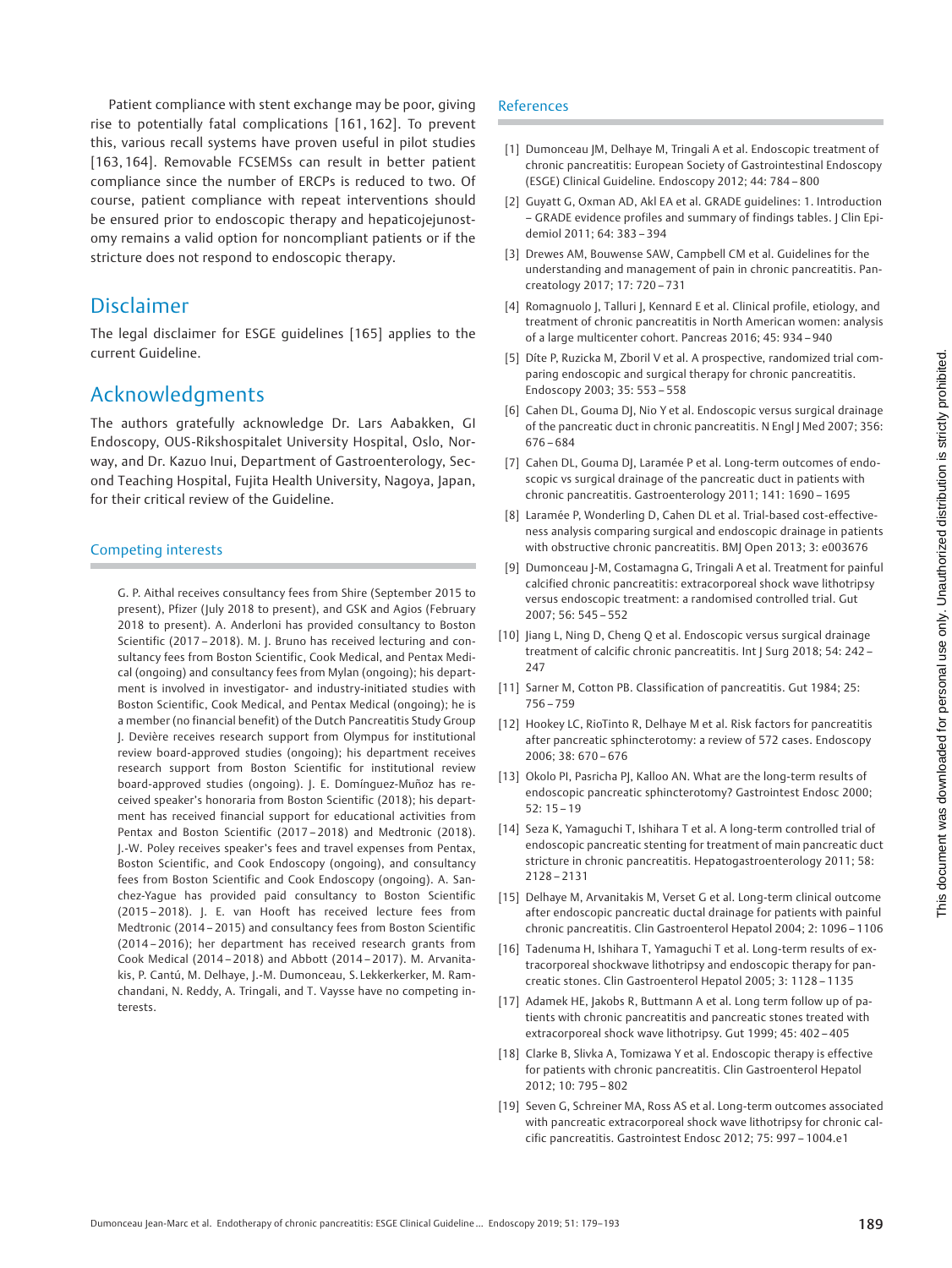- [20] Hu L-H, Ye B, Yang Y-G et al. Extracorporeal shock wave lithotripsy for Chinese patients with pancreatic stones: a prospective study of 214 cases. Pancreas 2016; 45: 298 – 305
- [21] Kirkegård J, Mortensen FV, Cronin-Fenton D. Chronic pancreatitis and pancreatic cancer risk: a systematic review and meta-analysis. Am J Gastroenterol 2017; 112: 1366 – 1372
- [22] Toft J, Hadden WJ, Laurence JM et al. Imaging modalities in the diagnosis of pancreatic adenocarcinoma: A systematic review and metaanalysis of sensitivity, specificity and diagnostic accuracy. Eur J Radiol 2017; 92: 17 – 23
- [23] Dimastromatteo J, Brentnall T, Kelly KA. Imaging in pancreatic disease. Nat Rev Gastroenterol Hepatol 2017; 14: 97 – 109
- [24] Zhang T-T, Wang L, Liu H et al. Differentiation of pancreatic carcinoma and mass-forming focal pancreatitis: qualitative and quantitative assessment by dynamic contrast-enhanced MRI combined with diffusion-weighted imaging. Oncotarget 2017; 8: 1744 – 1759
- [25] Niu X, Das S, Bhetuwal A et al. Value of diffusion-weighted imaging in distinguishing pancreatic carcinoma from mass-forming chronic pancreatitis a meta-analysis. Chin Med J 2014; 127: 3477 – 3482
- [26] Fritscher-Ravens A, Brand L, Knöfel WT et al. Comparison of endoscopic ultrasound-guided fine needle aspiration for focal pancreatic lesions in patients with normal parenchyma and chronic pancreatitis. Am J Gastroenterol 2002; 97: 2768 – 2775
- [27] Varadarajulu S, Tamhane A, Eloubeidi MA. Yield of EUS-quided FNA of pancreatic masses in the presence or the absence of chronic pancreatitis. Gastrointest Endosc 2005; 62: 728 – 736 quiz 751, 753
- [28] Dumonceau J-M, Deprez PH, Jenssen C et al. Indications, results, and clinical impact of endoscopic ultrasound (EUS)-guided sampling in gastroenterology: European Society of Gastrointestinal Endoscopy (ESGE) Clinical Guideline – Updated January 2017. Endoscopy 2017; 49: 695 – 714
- [29] Polkowski M, Jenssen C, Kaye P et al. Technical aspects of endoscopic ultrasound (EUS)-guided sampling in gastroenterology: European Society of Gastrointestinal Endoscopy (ESGE) Technical Guideline – March 2017. Endoscopy 2017; 49: 989 – 1006
- [30] Ohyama H, Mikata R, Ishihara T et al. Efficacy of stone density on noncontrast computed tomography in predicting the outcome of extracorporeal shock wave lithotripsy for patients with pancreatic stones. Pancreas 2015; 44: 422 – 428
- [31] Anaizi A, Hart PA, Conwell DL. Diagnosing chronic pancreatitis. Dig Dis Sci 2017; 62: 1713 – 1720
- [32] Anderson SW, Soto JA. Pancreatic duct evaluation: accuracy of portal venous phase 64 MDCT. Abdom Imaging 2009; 34: 55 – 63
- [33] Kolodziejczyk E, Jurkiewicz E, Pertkiewicz J et al. MRCP versus ERCP in the evaluation of chronic pancreatitis in children: which is the better choice? Pancreas 2016; 45: 1115 – 1119
- [34] Sica GT, Braver J, Cooney MJ et al. Comparison of endoscopic retrograde cholangiopancreatography with MR cholangiopancreatography in patients with pancreatitis. Radiology 1999; 210: 605 – 610
- [35] Sarles H, Camarena J, Gomez-Santana C. Radiolucent and calcified pancreatic lithiasis: two different diseases. Role of alcohol and heredity. Scand J Gastroenterol 1992; 27: 71-76
- [36] Ammann RW, Akovbiantz A, Largiader F et al. Course and outcome of chronic pancreatitis. Longitudinal study of a mixed medical-surgical series of 245 patients. Gastroenterology 1984; 86: 820 – 828
- [37] Frulloni L, Gabbrielli A, Pezzilli R et al. Chronic pancreatitis: report from a multicenter Italian survey (PanCroInfAISP) on 893 patients. Dig Liver Dis 2009; 41: 311 – 317
- [38] Delhaye M, Vandermeeren A, Baize M et al. Extracorporeal shockwave lithotripsy of pancreatic calculi. Gastroenterology 1992; 102: 610 – 620
- [39] Moole H, Jaeger A, Bechtold ML et al. Success of extracorporeal shockwave lithotripsy in chronic calcific pancreatitis management: a meta-analysis and systematic review. Pancreas 2016; 45: 651 – 658
- [40] Farnbacher MJ, Schoen C, Rabenstein T et al. Pancreatic duct stones in chronic pancreatitis: criteria for treatment intensity and success. Gastrointest Endosc 2002; 56: 501 – 506
- [41] Suzuki Y, Sugiyama M, Inui K et al. Management for pancreatolithiasis: a Japanese multicenter study. Pancreas 2013; 42: 584 – 588
- [42] Inui K, Masamune A, Igarashi Y et al. Management of pancreatolithiasis: a nationwide survey in Japan. Pancreas 2018; 47: 708 – 714
- [43] Sherman S, Lehman GA, Hawes RH et al. Pancreatic ductal stones: frequency of successful endoscopic removal and improvement in symptoms. Gastrointest Endosc 1991; 37: 511 – 517
- [44] Thomas M, Howell DA, Carr-Locke D et al. Mechanical lithotripsy of pancreatic and biliary stones: complications and available treatment options collected from expert centers. Am J Gastroenterol 2007; 102: 1896 – 1902
- [45] Dumonceau JM, Devière J, Le Moine O et al. Endoscopic pancreatic drainage in chronic pancreatitis associated with ductal stones: longterm results. Gastrointest Endosc 1996; 43: 547 – 555
- [46] Tandan M, Reddy DN, Talukdar R et al. Long-term clinical outcomes of extracorporeal shockwave lithotripsy in painful chronic calcific pancreatitis. Gastrointest Endosc 2013; 78: 726 – 733
- [47] Vaysse T, Boytchev I, Antoni G et al. Efficacy and safety of extracorporeal shock wave lithotripsy for chronic pancreatitis. Scand | Gastroenterol 2016; 51: 1380 – 1385
- [48] Ohara H, Hoshino M, Hayakawa T et al. Single application extracorporeal shock wave lithotripsy is the first choice for patients with pancreatic duct stones. Am J Gastroenterol 1996; 91: 1388 – 1394
- [49] Inui K, Tazuma S, Yamaguchi T et al. Treatment of pancreatic stones with extracorporeal shock wave lithotripsy: results of a multicenter survey. Pancreas 2005; 30: 26 – 30
- [50] Nguyen-Tang T, Dumonceau J-M. Endoscopic treatment in chronic pancreatitis, timing, duration and type of intervention. Best Pract Res Clin Gastroenterol 2010; 24: 281 – 298
- [51] Kondo H, Naitoh I, Ohara H et al. Efficacy of pancreatic stenting prior to extracorporeal shock wave lithotripsy for pancreatic stones. Dig Liver Dis 2014; 46: 639 – 644
- [52] Tandan M, Reddy DN, Santosh D et al. Extracorporeal shock wave lithotripsy and endotherapy for pancreatic calculi-a large single center experience. Indian J Gastroenterol 2010; 29: 143 – 148
- [53] Brand B, Kahl M, Sidhu S et al. Prospective evaluation of morphology, function, and quality of life after extracorporeal shockwave lithotripsy and endoscopic treatment of chronic calcific pancreatitis. Am J Gastroenterol 2000; 95: 3428 – 3438
- [54] Korpela T, Udd M, Tenca A et al. Long-term results of combined ESWL and ERCP treatment of chronic calcific pancreatitis. Scand J Gastroenterol 2016; 51: 866 – 871
- [55] Choi EK, McHenry L, Watkins JL et al. Use of intravenous secretin during extracorporeal shock wave lithotripsy to facilitate endoscopic clearance of pancreatic duct stones. Pancreatology 2012; 12: 272 – 275
- [56] Merrill JT, Mullady DK, Early DS et al. Timing of endoscopy after extracorporeal shock wave lithotripsy for chronic pancreatitis. Pancreas 2011; 40: 1087 – 1090
- [57] Li B-R, Liao Z, Du T-T et al. Extracorporeal shock wave lithotripsy is a safe and effective treatment for pancreatic stones coexisting with pancreatic pseudocysts. Gastrointest Endosc 2016; 84: 69 – 78
- [58] Li B-R, Liao Z, Du T-T et al. Risk factors for complications of pancreatic extracorporeal shock wave lithotripsy. Endoscopy 2014; 46: 1092 – 1100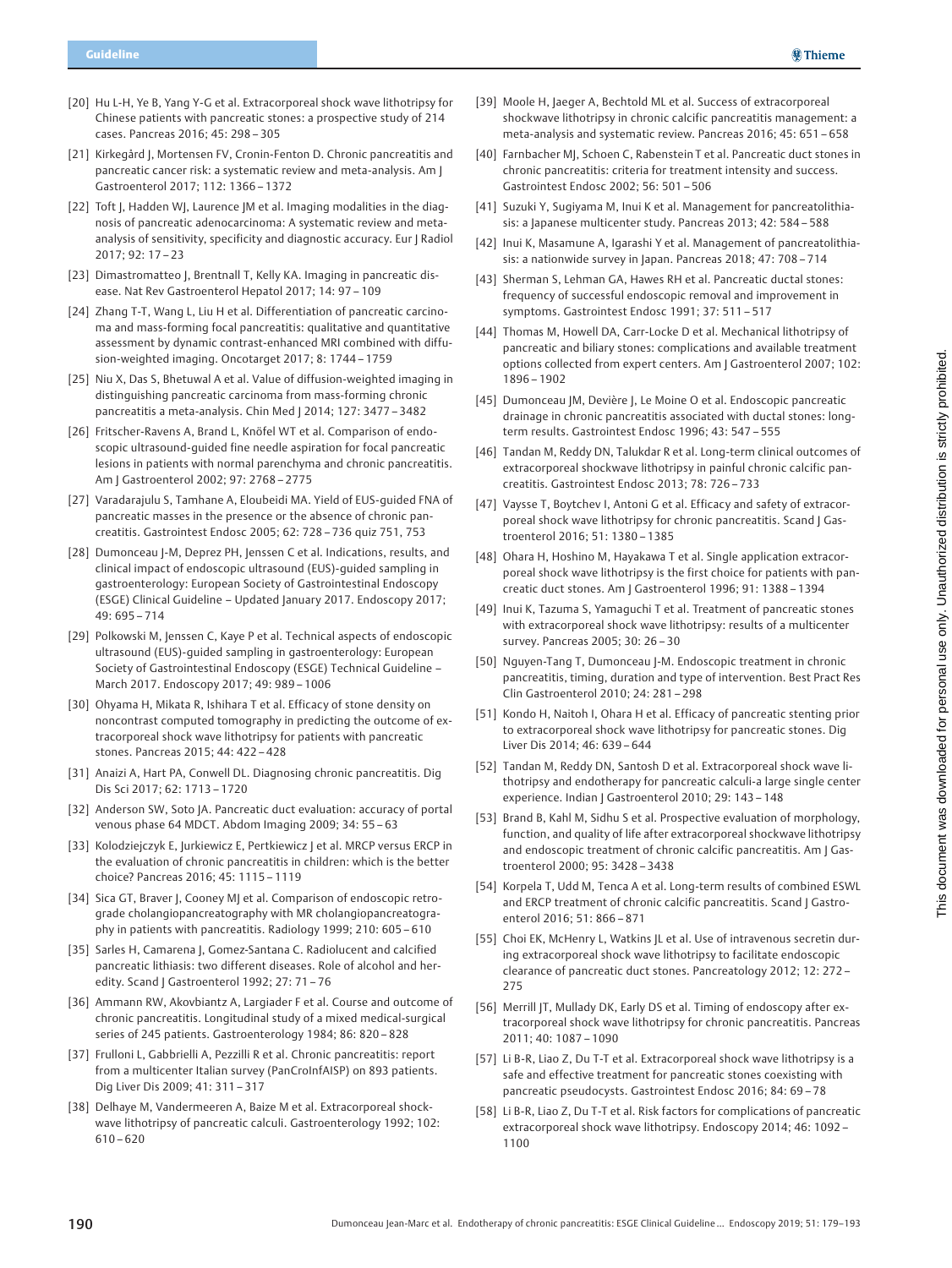- [59] Delhaye M. Extracorporeal shock wave lithotripsy for pancreatic stones – UpToDate. Accessed June 5 2018. https://www.uptodate. com/contents/extracorporeal-shock-wave-lithotripsy-for-pancreaticstones?search = ESWL%20pancreas&source = search\_result&selectedTitle = 1~150&usage\_type = default&display\_rank = 1
- [60] Crossley GH, Poole JE, Rozner MA et al. The Heart Rhythm Society (HRS)/American Society of Anesthesiologists (ASA) expert consensus statement on the perioperative management of patients with implantable defibrillators, pacemakers and arrhythmia monitors: facilities and patient management. Heart Rhythm 2011; 8: 1114 – 1154
- [61] Beyna T, Neuhaus H, Gerges C. Endoscopic treatment of pancreatic duct stones under direct vision: Revolution or resignation? Systematic review. Dig Endosc 2018; 30: 29 – 37
- [62] Attwell AR, Brauer BC, Chen YK et al. Endoscopic retrograde cholangiopancreatography with per oral pancreatoscopy for calcific chronic pancreatitis using endoscope and catheter-based pancreatoscopes: a 10-year single-center experience. Pancreas 2014; 43: 268 – 274
- [63] Delhaye M, Matos C, Devière J. Endoscopic management of chronic pancreatitis. Gastrointest Endosc Clin N Am 2003; 13: 717 – 742
- [64] Kwon C-I, Gromski MA, Sherman S et al. Clinical response to dorsal duct drainage via the minor papilla in refractory obstructing chronic calcific pancreatitis. Endoscopy 2017; 49: 371 – 377
- [65] Smits ME, Badiga SM, Rauws EA et al. Long-term results of pancreatic stents in chronic pancreatitis. Gastrointest Endosc 1995; 42: 461 – 467
- [66] Eleftheriadis N, Dinu F, Delhaye M et al. Long-term outcome after pancreatic stenting in severe chronic pancreatitis. Endoscopy 2005;  $37: 223 - 230$
- [67] Ponchon T, Bory RM, Hedelius F et al. Endoscopic stenting for pain relief in chronic pancreatitis: results of a standardized protocol. Gastrointest Endosc 1995; 42: 452 – 456
- [68] Cremer M, Devière J, Delhaye M et al. Stenting in severe chronic pancreatitis: results of medium-term follow-up in seventy-six patients. Endoscopy 1991; 23: 171 – 176
- [69] Ishihara T, Yamaguchi T, Seza K et al. Efficacy of s-type stents for the treatment of the main pancreatic duct stricture in patients with chronic pancreatitis. Scand J Gastroenterol 2006; 41: 744 – 750
- [70] Topazian M, Aslanian H, Andersen D. Outcome following endoscopic stenting of pancreatic duct strictures in chronic pancreatitis. J Clin Gastroenterol 2005; 39: 908 – 911
- [71] Jafri M, Javed S, Sachdev A et al. Efficacy of endotherapy in the treatment of pain associated with chronic pancreatitis: a systematic review and meta-analysis. JOP 2017; 18: 125 – 132
- [72] Binmoeller KF, Jue P, Seifert H et al. Endoscopic pancreatic stent drainage in chronic pancreatitis and a dominant stricture: long-term results. Endoscopy 1995; 27: 638 – 644
- [73] Farnbacher MJ, Mühldorfer S, Wehler M et al. Interventional endoscopic therapy in chronic pancreatitis including temporary stenting: a definitive treatment? Scand | Gastroenterol 2006; 41: 111-117
- [74] Sasahira N, Tada M, Isayama H et al. Outcomes after clearance of pancreatic stones with or without pancreatic stenting. J Gastroenterol 2007; 42: 63 – 69
- [75] Costamagna G, Bulajic M, Tringali A et al. Multiple stenting of refractory pancreatic duct strictures in severe chronic pancreatitis: longterm results. Endoscopy 2006; 38: 254 – 259
- [76] Bove V, Tringali A, Valerii G et al. Endoscopic dilation of pancreatic duct strictures in chronic pancreatitis with multiple plastic stents: results in 48 patients. Gastrointest Endosc 2017; 85: AB236
- [77] Eisendrath P, Devière J. Expandable metal stents for benign pancreatic duct obstruction. Gastrointest Endosc Clin N Am 1999; 9: 547 – 554
- [78] Shen Y, Liu M, Chen M et al. Covered metal stent or multiple plastic stents for refractory pancreatic ductal strictures in chronic pancreatitis: a systematic review. Pancreatology 2014; 14: 87 – 90
- [79] Matsubara S, Sasahira N, Isayama H et al. Prospective pilot study of fully covered self-expandable metal stents for refractory benign pancreatic duct strictures: long-term outcomes. Endosc Int Open 2016; 4: E1215 – E1222
- [80] Oh D, Lee JH, Song TJ et al. Long-term outcomes of 6-mm diameter fully covered self-expandable metal stents in benign refractory pancreatic ductal stricture. Dig Endosc 2018; 30: 508 – 515
- [81] Tringali A, Vadalà di Prampero SF, Landi R et al. Fully covered self-expandable metal stents to dilate persistent pancreatic strictures in chronic pancreatitis: long-term follow-up from a prospective study. Gastrointest Endosc 2018; 88: 939 – 946
- [82] Morgan DE, Smith JK, Hawkins K et al. Endoscopic stent therapy in advanced chronic pancreatitis: relationships between ductal changes, clinical response, and stent patency. Am J Gastroenterol 2003; 98: 821 – 826
- [83] Johanson JF, Schmalz MJ, Geenen JE. Incidence and risk factors for biliary and pancreatic stent migration. Gastrointest Endosc 1992; 38:  $341 - 346$
- [84] Rösch T, Daniel S, Scholz M et al. Endoscopic treatment of chronic pancreatitis: a multicenter study of 1000 patients with long-term follow-up. Endoscopy 2002; 34: 765 – 771
- [85] Kawaguchi Y, Lin J-C, Kawashima Y et al. Risk factors for migration, fracture, and dislocation of pancreatic stents. Gastroenterol Res Pract 2015; 2015: 365457
- [86] Kim MH, Myung SJ, Kim YS et al. Routine biliary sphincterotomy may not be indispensable for endoscopic pancreatic sphincterotomy. Endoscopy 1998; 30: 697 – 701
- [87] Weber A, Schneider J, Neu B et al. Endoscopic stent therapy for patients with chronic pancreatitis: results from a prospective follow-up study. Pancreas 2007; 34: 287 – 294
- [88] Vitale GC, Cothron K, Vitale EA et al. Role of pancreatic duct stenting in the treatment of chronic pancreatitis. Surg Endosc 2004; 18: 1431 – 1434
- [89] Farnbacher MJ, Radespiel-Tröger M, König MD et al. Pancreatic endoprostheses in chronic pancreatitis: criteria to predict stent occlusion. Gastrointest Endosc 2006; 63: 60 – 66
- [90] He Y-X, Xu H-W, Sun X-T et al. Endoscopic management of early-stage chronic pancreatitis based on M-ANNHEIM classification system: a prospective study. Pancreas 2014; 43: 829 – 833
- [91] Kim CH, Bang S, Song KH et al. Analysis of the effects of stent insertion and the factors related to stent retrieval in chronic pancreatitis accompanying main pancreatic duct obstruction. Gut Liver 2007; 1: 063 – 067
- [92] Boursier J, Quentin V, Le Tallec V et al. Endoscopic treatment of painful chronic pancreatitis: Evaluation of a new flexible multiperforated plastic stent. Gastroenterol Clin Biol 2008; 32: 801 – 805
- [93] Mangiavillano B, Pagano N, Baron TH et al. Biliary and pancreatic stenting: Devices and insertion techniques in therapeutic endoscopic retrograde cholangiopancreatography and endoscopic ultrasonography. World J Gastrointest Endosc 2016; 8: 143 – 156
- [94] Dumonceau JM, Heresbach D, Devière J et al. Biliary stents: models and methods for endoscopic stenting. Endoscopy 2011; 43: 617 – 626
- [95] Buscaglia JM, DiMaio CJ, Pollack MJ et al. Are large side holes associated with reduced rates of pancreatic stent occlusion? Results of a prospective study JOP 2009; 10: 496 – 500
- [96] Sauer BG, Gurka MJ, Ellen K et al. Effect of pancreatic duct stent diameter on hospitalization in chronic pancreatitis: does size matter? Pancreas 2009; 38: 728 – 731
- [97] Hirota M, Asakura T, Kanno A et al. Long-period pancreatic stenting for painful chronic calcified pancreatitis required higher medical costs and frequent hospitalizations compared with surgery. Pancreas 2011; 40: 946 – 950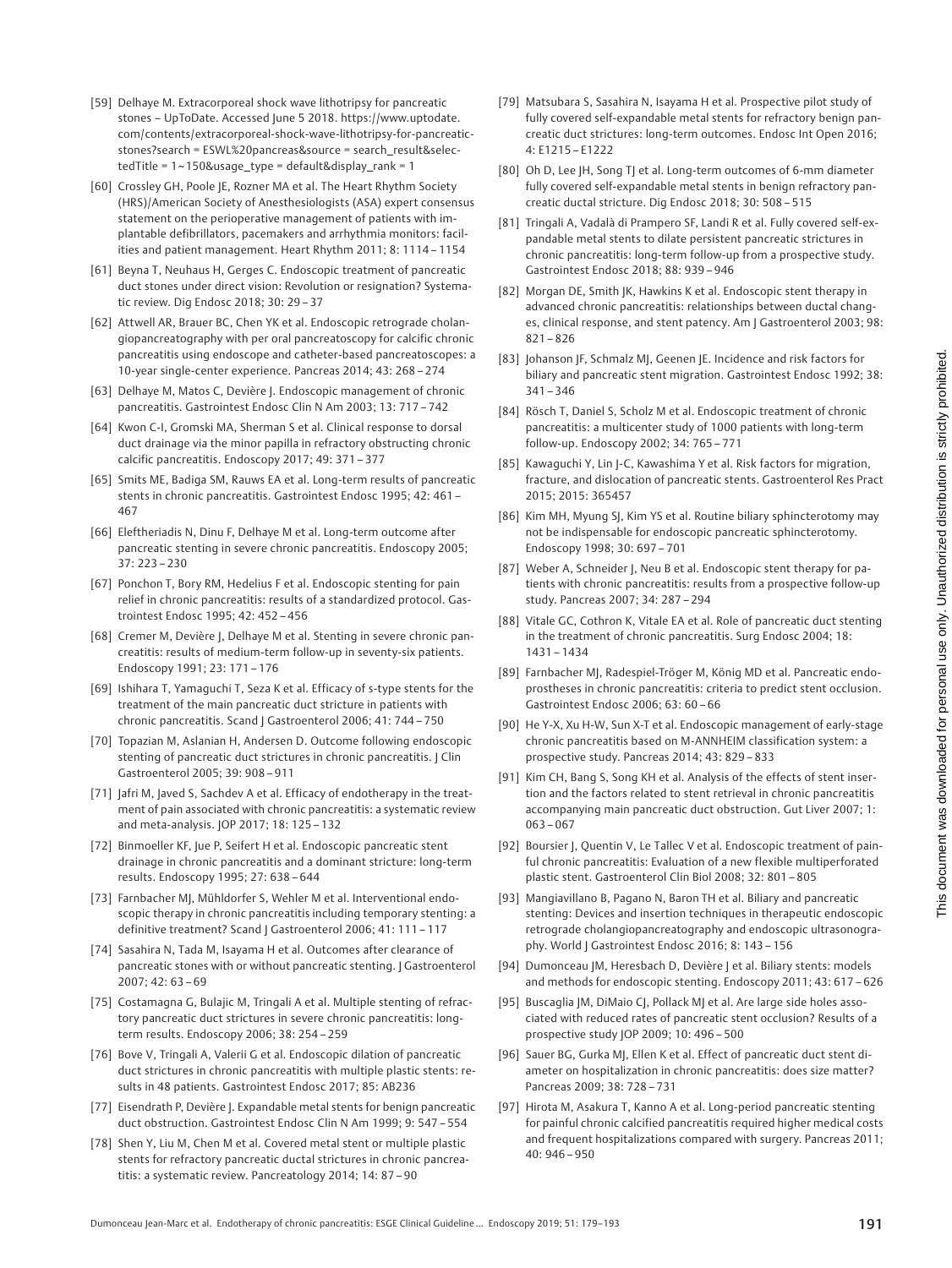- [98] Weber A, Schneider J, Neu B et al. Endoscopic stent therapy in patients with chronic pancreatitis: a 5-year follow-up study. World J Gastroenterol 2013; 19: 715 – 720
- [99] Cahen DL, Van der Merwe SW, Laleman W et al. A biodegradable noncovered self-expandable stent to treat pancreatic duct strictures in chronic pancreatitis: a proof of principle. Gastrointest Endosc 2018; 87: 486 – 491
- [100] Ikenberry SO, Sherman S, Hawes RH et al. The occlusion rate of pancreatic stents. Gastrointest Endosc 1994; 40: 611 – 613
- [101] Oh D, Park DH, Cho MK et al. Feasibility and safety of a fully covered self-expandable metal stent with antimigration properties for EUSguided pancreatic duct drainage: early and midterm outcomes (with video). Gastrointest Endosc 2016; 83: 366 – 373.e2
- [102] Deviere J. EUS-guided pancreatic duct drainage: a rare indication in need of prospective evidence. Gastrointest Endosc 2017; 85: 178 – 180
- [103] François E, Kahaleh M, Giovannini M et al. EUS-quided pancreaticogastrostomy. Gastrointest Endosc 2002; 56: 128 – 133
- [104] Mallery S, Matlock J, Freeman ML. EUS-guided rendezvous drainage of obstructed biliary and pancreatic ducts: Report of 6 cases. Gastrointest Endosc 2004; 59: 100 – 107
- [105] Will U, Fueldner F, Thieme A-K et al. Transgastric pancreatography and EUS-guided drainage of the pancreatic duct. J Hepatobil Pancreat Surg 2007; 14: 377 – 382
- [106] Kahaleh M, Hernandez AJ, Tokar J et al. EUS-guided pancreaticogastrostomy: analysis of its efficacy to drain inaccessible pancreatic ducts. Gastrointest Endosc 2007; 65: 224 – 230
- [107] Brauer BC, Chen YK, Fukami N et al. Single-operator EUS-guided cholangiopancreatography for difficult pancreaticobiliary access (with video). Gastrointest Endosc 2009; 70: 471 – 479
- [108] Tessier G, Bories E, Arvanitakis M et al. EUS-quided pancreatogastrostomy and pancreatobulbostomy for the treatment of pain in patients with pancreatic ductal dilatation inaccessible for transpapillary endoscopic therapy. Gastrointest Endosc 2007; 65: 233 – 241
- [109] Tyberg A, Sharaiha RZ, Kedia P et al. EUS-guided pancreatic drainage for pancreatic strictures after failed ERCP: a multicenter international collaborative study. Gastrointest Endosc 2017; 85: 164 – 169
- [110] Chen Y-I, Levy MJ, Moreels TG et al. An international multicenter study comparing EUS-guided pancreatic duct drainage with enteroscopy-assisted endoscopic retrograde pancreatography after Whipple surgery. Gastrointest Endosc 2017; 85: 170 – 177
- [111] Barthet M, Lamblin G, Gasmi M et al. Clinical usefulness of a treatment algorithm for pancreatic pseudocysts. Gastrointest Endosc 2008; 67: 245 – 252
- [112] Shah RJ, Shah JN, Waxman I et al. Safety and efficacy of endoscopic ultrasound-guided drainage of pancreatic fluid collections with lumen-apposing covered self-expanding metal stents. Clin Gastroenterol Hepatol 2015; 13: 747 – 752
- [113] Yoon SB, Lee IS, Choi MG. Metal versus plastic stents for drainage of pancreatic fluid collection: A meta-analysis. United European Gastroenterol J 2018; 6: 729 – 738
- [114] Andrén-Sandberg A, Dervenis C. Pancreatic pseudocysts in the 21st century. Part II: natural history. JOP 2004; 5: 64 – 70
- [115] Gouyon B, Lévy P, Ruszniewski P et al. Predictive factors in the outcome of pseudocysts complicating alcoholic chronic pancreatitis. Gut 1997; 41: 821 – 825
- [116] Lerch MM, Stier A, Wahnschaffe U et al. Pancreatic pseudocysts: observation, endoscopic drainage, or resection? Dtsch Arztebl Int 2009; 106: 614 – 621
- [117] Law R, Baron TH. Endoscopic management of pancreatic pseudocysts and necrosis. Expert Rev Gastroenterol Hepatol 2015; 9: 167 – 175
- [118] Khan M, Hammad T, Khan Z et al. Endoscopic versus percutaneous management for symptomatic pancreatic fluid collections: a systematic review and meta-analysis. Endosc Int Open 2018; 06: E474 – E483
- [119] Nealon WH, Walser E. Main pancreatic ductal anatomy can direct choice of modality for treating pancreatic pseudocysts (surgery versus percutaneous drainage). Ann Surg 2002; 235: 751 – 758
- [120] Zhao X, Feng T, Ji W. Endoscopic versus surgical treatment for pancreatic pseudocyst. Dig Endosc 2016; 28: 83 – 91
- [121] Redwan AA, Hamad MA, Omar MA. Pancreatic pseudocyst dilemma: cumulative multicenter experience in management using endoscopy, laparoscopy, and open surgery. J Laparoendosc Adv Surg Tech A 2017; 27: 1022 – 1030
- [122] Morgan DE, Baron TH, Smith JK et al. Pancreatic fluid collections prior to intervention: evaluation with MR imaging compared with CT and US. Radiology 1997; 203: 773 – 778
- [123] Kamal A, Singh VK, Akshintala VS et al. CT and MRI assessment of symptomatic organized pancreatic fluid collections and pancreatic duct disruption: an interreader variability study using the revised Atlanta classification 2012. Abdom Imaging 2015; 40: 1608 – 1616
- [124] Rana SS, Chaudhary V, Sharma R et al. Comparison of abdominal ultrasound, endoscopic ultrasound and magnetic resonance imaging in detection of necrotic debris in walled-off pancreatic necrosis. Gastroenterol Rep (Oxf) 2016; 4: 50 – 53
- [125] Bang JY, Wilcox CM, Trevino J et al. Factors impacting treatment outcomes in the endoscopic management of walled-off pancreatic necrosis. J Gastroenterol Hepatol 2013; 28: 1725 – 1732
- [126] Arvanitakis M, Delhaye M, Bali MA et al. Pancreatic-fluid collections: a randomized controlled trial regarding stent removal after endoscopic transmural drainage. Gastrointest Endosc 2007; 65: 609 – 619
- [127] Gillams AR, Kurzawinski T, Lees WR. Diagnosis of duct disruption and assessment of pancreatic leak with dynamic secretin-stimulated MR cholangiopancreatography. AJR Am J Roentgenol 2006; 186: 499 – 506
- [128] Costamagna G, Mutignani M, Ingrosso M et al. Endoscopic treatment of postsurgical external pancreatic fistulas. Endoscopy 2001; 33: 317 – 322
- [129] Drake LM, Anis M, Lawrence C. Accuracy of magnetic resonance cholangiopancreatography in identifying pancreatic duct disruption. J Clin Gastroenterol 2012; 46: 696 – 699
- [130] Amin S, Yang DJ, Lucas AL et al. There Is no advantage to transpapillary pancreatic duct stenting for the transmural endoscopic drainage of pancreatic fluid collections: a meta-analysis. Clin Endosc 2017; 50: 388 – 394
- [131] Telford JJ, Farrell JJ, Saltzman JR et al. Pancreatic stent placement for duct disruption. Gastrointest Endosc 2002; 56: 18 – 24
- [132] Varadarajulu S, Noone TC, Tutuian R et al. Predictors of outcome in pancreatic duct disruption managed by endoscopic transpapillary stent placement. Gastrointest Endosc 2005; 61: 568 – 575
- [133] Panamonta N, Ngamruengphong S, Kijsirichareanchai K et al. Endoscopic ultrasound-guided versus conventional transmural techniques have comparable treatment outcomes in draining pancreatic pseudocysts. Eur J Gastroenterol Hepatol 2012; 24: 1355 – 1362
- [134] Bang JY, Wilcox CM, Trevino JM et al. Relationship between stent characteristics and treatment outcomes in endoscopic transmural drainage of uncomplicated pancreatic pseudocysts. Surg Endosc 2014; 28: 2877 – 2883
- [135] Cahen D, Rauws E, Fockens P et al. Endoscopic drainage of pancreatic pseudocysts: long-term outcome and procedural factors associated with safe and successful treatment. Endoscopy 2005; 37: 977 – 983